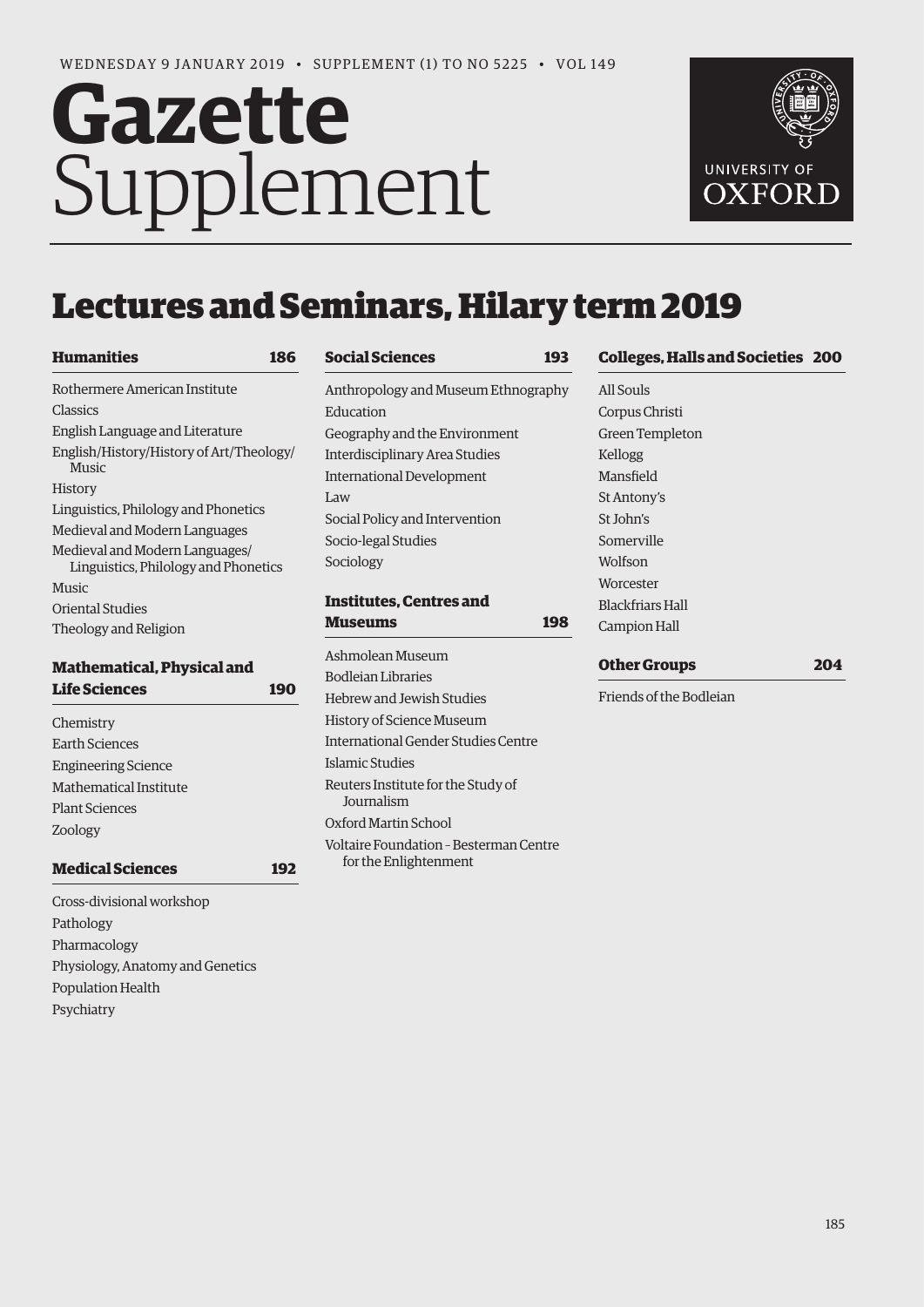# <span id="page-1-0"></span>Humanities

# **Rothermere American Institute**

The following events will take place at the Rothermere American Institute.

# **Winant Lecture in American Government**

Professor Stephen Skowronek, Yale, will deliver the 2019 Winant Lecture in American Government at 5pm on 12 February.

*Subject*: 'Has American democracy outstripped its institutional foundations: principles without traction in 21stcentury governance'

# **Special events**

John Price, former Special Assistant for Urban Affairs to President Richard Nixon *1pm, 30 Jan*: 'The long-term implications of President Nixon's healthcare programme'

# *Book discussion*

Dr Michèle Mendelssohn with Dr Natalia Cecire, Sussex; Dr Elizabeth Kiss, Rhodes House; and Professor Barbara Savage, Pennsylvania

*5pm, 8 Feb*: 'Making Oscar Wilde'

# **American history research seminars**

The following seminars will take place at 12.30pm on Tuesdays.

Professor Diana Paton, Edinburgh *15 Jan*: 'The driveress and the nurse: childcare and other work under Caribbean slavery' (pre-circulated paper: katherine.paugh@history.ox.ac.uk or stephen.tuffnell@history.ox.ac.uk)

# Professor Sarah Knott, Indiana

*22 Jan*: 'Mother is a verb: British and North American histories since the 17th century' (pre-circulated paper: katherine. paugh@history.ox.ac.uk or stephen. tuffnell@history.ox.ac.uk)

Professor Konstantin Dierks, Indiana *5 Feb*: 'Archiving globalisation of the United States, 1815–61: who was "global" and who was not'

# Dr Karen Jones, Kent

*19 Feb*: 'Lungs, bodies and green visions: healthy cities, park-making and the urban metabolic landscape in London and New York'

Professor Damian Pargas, RIAS, Leiden *26 Feb*: 'Beacons of freedom: runaway slaves and spaces of freedom in North America'

# Dr Rachel Herrmann, Cardiff

*5 Mar*: 'Maritime and riverine borders and the problem of settler colonialism'

# **American literature research seminars**

The following seminars will take place at 5pm on Thursdays, unless otherwise noted.

Dr Jonathan Schroeder, Warwick *Tue, 15 Jan*: 'The whiteness of the will: race and the matter of monomania'

Professor Lytle Shaw, NYU *Tue, 29 Jan*: 'Third personism: the FBI's poetics of immediacy in the 1960s'

# *Book launch and colloquium*

Dr Nicholas Gaskill *7 Feb*: 'Chromographia: American literature and the modernisation of colour' (readings circulated in advance: [camilla.chen@seh.ox.ac.uk\)](mailto:camilla.chen@seh.ox.ac.uk)

# *Colloquium*

Professor Elisa Tamarkin, Berkeley *11am, Fri, 8 Feb*: 'Apropos of nothing in the 19th century' (readings circulated in advance: [camilla.chen@seh.ox.ac.uk\)](mailto:camilla.chen@seh.ox.ac.uk)

Dr Edward Sugden, KCL *28 Feb*: 'New York, 1891: extract from *Moby-Dick*: a biography'

# **Oxford early American Republic seminars**

The following seminars will take place at 5pm on Wednesdays.

Nicolas Bell-Romero, Cambridge *23 Jan*: 'Growing pains: epithets and the problem of American nationhood, 1776–82'

# Adam McNeil, Delaware *6 Feb*: 'Black patriotic masculinity: black military and maritime performances as citizenship in the Age of Revolution'

Jack Campbell Tracey, Kent *20 Feb*: 'Loyalism in motion: the cultural rituals of Georgia loyalists, 1779–82'

Sveinn Jóhannesson, IHR *6 Mar*: 'Science, the War of 1812 and the hidden transformation of America's

# **American politics graduate seminars**

central state, 1812–20'

These seminars will take place at 1pm on Wednesdays, are open to all and feature presentations and discussion led by postgraduate, junior and senior researchers. Sandwich lunch provided. To register: john. [ruckelshaus@sjc.ox.ac.uk or](mailto:ruckelshaus@sjc.ox.ac.uk) [todd.carter@](mailto:todd.carter@univ.ox.ac.uk) univ.ox.ac.uk.

# **American history graduate seminars**

These seminars will take place at noon on Mondays, are open to all and feature presentations and discussion led by postgraduate, junior and senior researchers. Sandwich lunch provided.

# **Faculty of Classics**

# **APGRD**

# **LECTURES**

The following lectures will take place at 3pm in the Lecture Theatre, Ioannou Centre, unless otherwise noted. Free; all welcome.

# Melinda Powers, CUNY

*21 Jan*: 'Diversifying Greek tragedy on the contemporary US stage'

Martin Revermann, Toronto *25 Feb*: 'Translation prefaces'

# Olga Taxidou, Toronto

*5pm, 28 Feb, Outreach Room*: 'The dancer and the übermarionette: Duncan, Craig and modernist performance'

# LECTURE/PERFORMANCE

The following event will take place at 3pm on 11 January in the MBI Al Jaber Auditorium, Corpus Christi. Includes lecture by Nancy Felson, Georgia, and performance directed by Helen Eastman with music by Alex Silverman. Free; all welcome. *Subject*: 'Performing Pindar'

# **Faculty of English Language and Literature**

# **Professor of Poetry Lecture**

Professor Simon Armitage will deliver the Professor of Poetry Lecture at 5.30pm on 21 January in the Examination Schools.

*Subject*: ' "Undisfigured by false or vicious ornaments": clarity and obscurity in the age of formlessness'

# **DF McKenzie Lecture**

Professor Kate Nation will deliver the DF McKenzie Lecture at 5pm on 7 February in Lecture Theatre 2, St Cross Building.

*Subject*: 'Learning to read: linking biology and culture via cognition'

# **Lecture**

Professor Fiona Stafford will lecture at 6pm on 8 February at the Museum of Natural History. *Subject*: 'Ruskin's trees'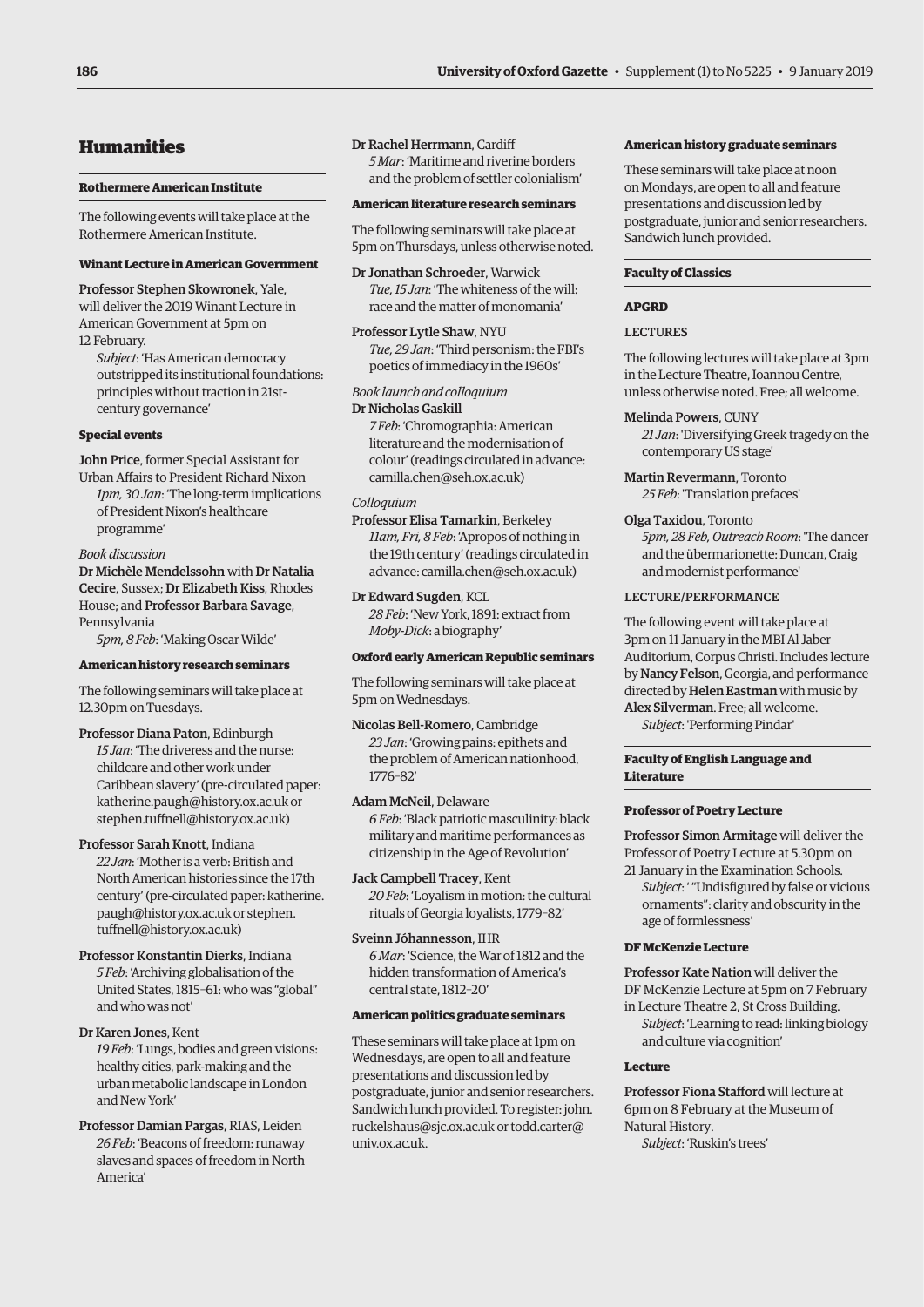# **Bateson Lecture**

Professor Dinah Birch will deliver the Bateson Lecture at 5pm on 13 February in the Corpus Christi Auditorium.

*Subject*: 'Utopian topics: Ruskin and Oxford'

# **Clarendon Lectures**

# MESSING AROUT IN BOATS

Professor Michael Hofmann will deliver the Clarendon Lectures at 5.30pm in the Examination Schools.

*22 Jan*: 'Rilke's *Auswanderer-Schiff* or *Emigrant Ship*'

*24 Jan*: 'Rimbaud's *Bateau Ivre* or *Drunken Ship*'

*29 Jan*: 'Montale's *Barche sulla Marna* or *Boats on the Marne*'

*31 Jan*: 'Solie's *The World*'

# **Eighteenth-century literature and culture seminars**

The following seminars will take place at 5.30pm on Tuesdays in the Massey Room, **Balliol** 

Professor Thomas Keymer, Toronto *22 Jan*: 'Civil rage: poetry and war in the 1740s'

Professor Sean Silver, Michigan *5 Feb*: 'Jane Austen and the novel as complex system'

Dr Georgina Lock, Nottingham Trent *19 Feb*: 'Lady in a Wall: performance based on the life and works of Lady Mary Wortley Montagu'

# **Early Modern English literature seminars**

The following seminars will take place at 5.30pm on Tuesdays in the Mure Room, Merton, unless otherwise noted.

Eric Langley, UCL *15 Jan*: 'To stretch; to flinch: Shakespearean tenderness'

# Helen Smith, York

*29 Jan*: ' "Being thus poetically composed": early modern women's elemental poetry'

# Mary Nyquist, Toronto

*26 Feb, Fitzjames I, Merton*: 'Tyrannicide, sacrifice and law in Shakespeare's *Julius Caesar*'

# Lena Cowen Orlin, Georgetown

*5 Mar*: 'What Shakespeare's funerary monument tells us about his overnights in Oxford'

# **Postcolonial writing and theory seminars**

The following seminars will take place at 5.15pm on Thursdays in Seminar Room A, St Cross Building.

Karin Amatmoekrim, Leiden *24 Jan*: 'Anil Ramdas: hope and despair in Dutch postcolonial literature'

Alexandra Effe, Giessen *31 Jan*: 'J M Coetzee's fictional selfinscriptions'

Emelia Quinn, Wolfson *21 Feb*: 'The monstrous vegan'

Kelly Tse, St Antony's *28 Feb*: 'Timothy Mo's fiction and witnessing injustice'

# **Faculties of English/History/History of Art/Theology/Music**

# **The Bible in Art, Music and Literature interdisciplinary seminar**

The following seminars will take place at 5pm on Mondays at Trinity. Convener: Dr C Joynes

Dr Naomi Billingsley, Manchester *21 Jan*: ' "The best edition of the best of books": Thomas Macklin's Bible (1790– 1800)'

Professor Susan Gillingham *4 Feb*: 'Artistic depictions of exile in illuminated Psalters'

# Rowena Loverance, formerly British

Museum

*18 Feb*: 'The day the sun stood still: representations of Joshua in Byzantine and Crusader art'

Dr Nicholas Shrimpton *4 Mar*: 'Blake's Jesus'

# **Faculty of History**

# **Inaugural Lecture**

Professor Julia Smith, Professor of Medieval History, will deliver her Inaugural Lecture at 5pm on 31 January in the Examination Schools.

*Subject*: 'Thinking with things: reframing relics in the Early Middle Ages'

# **Carlyle Lectures**

# THE END OF ENLIGHTENMENT

Professor Richard Whatmore, St Andrews, will deliver the Carlyle Lectures at 5pm on

Tuesdays in the Examination Schools. *15 Jan*: 'Unnatural histories and political thought: Pufendorf to Bentham'

*22 Jan*: 'Natural histories: the crisis of the republics'

*29 Jan*: 'Death and the philosophers'

*5 Feb*: 'The collapse of the commonwealth tradition'

*12 Feb*: 'Patriots, cosmopolitans and terrorists'

*19 Feb*: 'Caesars, Scots and utilitarians'

# **James Ford Lectures in British History**

# AFTER THE BLACK DEATH: SOCIETY, ECONOMY AND THE LAW IN 14TH-CENTURY ENGLAND

Professor Mark Bailey, East Anglia, will deliver the James Ford Lectures at 5pm on Fridays in the Examination Schools. *18 Jan*: 'Old problems, new approaches'

*25 Jan*: 'Reaction and regulation'

*1 Feb*: 'A mystery within an enigma: the economy, 1355–75'

*8 Feb*: 'Injustice and revolt'

*15 Feb*: 'A new equilibrium, *c*1375–1400'

*22 Feb*: 'The end of serfdom and the rise of the West'

# **Wellcome Unit for the History of Medicine**

# HISTORY OF SCIENCE, MEDICINE AND TECHNOLOGY RESEARCH SEMINARS

The following seminars will take place at 4pm on Mondays in the Lecture Theatre, History Faculty. Coffee from 3.30pm in the Common Room. Conveners: Professor Rob Iliffe, Dr Sloan Mahone

Dr Jonathan Topham, Leeds *14 Jan*: 'Radical artisans, divine design and evolution in Britain, 1819–36'

Professor Judith Rainhorn, Paris *21 Jan*: 'The history of poisons: toxic matters, scientific actors and sociopolitical processes, 19th–20th century'

# Dr Roderick Bailey

*28 Jan*: 'Murder in Palestine? Revisiting the causes of the Acre/Akka typhoid outbreak of 1948'

Professor Roberta Bivins, Warwick *4 Feb*: ' "Whipping boy" to "envy of the world": promoting the NHS at home and abroad, 1948–98'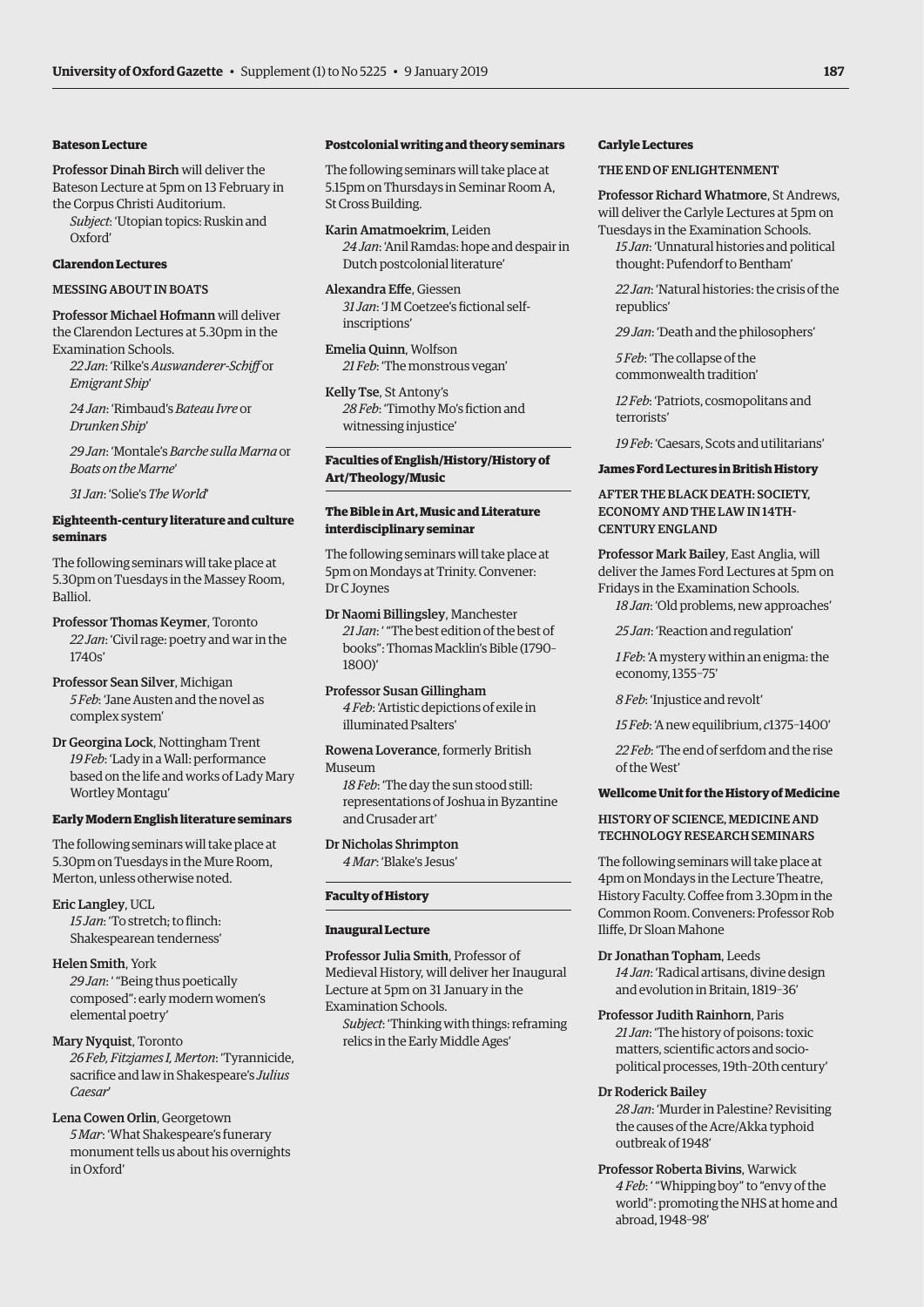# Professor Pietro Corsi

*11 Feb*: 'German science, French translations and the global market of books (1810–50)'

Dr Koen Vermeir, Paris *18 Feb*: 'Charlatan epistemology'

# Dr Simon Werrett, UCL

*25 Feb*: 'Thrifty science: making the most of materials in the history of experiment'

# Dr Mateja Kovacic

*4 Mar*: 'Transnational history of automata: Europe and Japan'

# **History of the exact sciences seminars**

The following seminars will take place at 5pm on Tuesdays in the Hovenden Room, All Souls. Conveners: Dr P Beeley, Dr C Hollings, Dr B Wardhaugh

# Jim Bennett

*15 Jan*: 'Mathematicians on board: introducing lunar distances to life at sea'

# Yelda Nasifoglu

*22 Jan*: 'Vitruvius in 17th-century Oxford: notes on the manuscript of the first English translation of the *De architectura* by Christopher Wase (1625–90)'

# June Barrow-Green, Open

*29 Jan*: ' "The instrument that excited the keenest interest": Olaus Henrici's harmonic analyser'

# Brigitte Stenhouse, Open

*5 Feb*: 'Understanding the differential in Mary Somerville's *Theory of Differences*'

# Frédéric Brechenmacher, École

Polytechnique, Paris *12 Feb*: 'On the history of linear algebra: the emergence of a global discipline from local mathematical cultures'

Norbert Schappacher, Strasbourg *19 Feb*: 'Bartel L Van der Waerden: algebraic geometry, physics, statistics and the ancient history of science'

Dalia Deias, Centre Alexandre Koyré, Paris *26 Feb*: 'Inventing accuracy in Giovanni Domenico Cassini's Paris observatory: an analysis of a sample of letters (1667–1712)'

# Daniel Mitchell, Aachen *5 Mar*: 'The second quantification of physics'

# **Global and imperial history research seminars**

The following seminars will take place at 4pm on Fridays in the Colin Matthew Room, unless otherwise noted. Tea/coffee available in the Common Room from 3.30pm. All welcome. Conveners: Professor James Belich, Dr Peter Brooke

# Professor Saul Dubow, Cambridge

*18 Jan*: 'Global science, national horizons: paleontology, astronomy and Antarctic research in South Africa'

### Dr Faridah Zaman

*25 Jan*: 'Redefining the Caliphate: Indian Pan-Islamism in the early 20th century'

# Dr Andrew Edwards

*1 Feb*: 'Cash rules: money and the British Empire in the age of revolutions'

# Dr Faizah Zakaria, Nanyang TU *8 Feb*: 'The colonisation of elephants in making of modern Malaya, *c*1500–1900'

# Dr Peter Brooke, Professor Simon Potter, Bristol, Dr Kristin Roth-Ey, UCL, Dr Alasdair Pinkerton, RHUL, and Stephen **Hocking**

*2–6pm, 15 Feb*: 'Broadcasting decolonisation: the radio boom and the end of Empire'

# Dr Federica Gigante *22 Feb*: tbc

*10am–5pm, 1 Mar*: Global and Imperial History graduate student research presentations

*10am–5pm, 8 Mar*: Global and Imperial History graduate student research presentations

# **Transnational and global history seminars: Scaling global history**

The following seminars will take place at 5pm on Tuesdays in the Butler Room, Nuffield, unless otherwise noted. Wine and soft drinks provided; all welcome. Conveners: Harriet Mercer, Sean Phillips

# Dr Mandy Izadi

*15 Jan*: 'Indigenous survival: a history of Seminoles in the American Southeast and Greater Caribbean'

# *Jan-Georg Deutsch Annual Debate* **Professor James Belich** and **Dr Stephen Tuffnell**

*29 Jan*: 'The macro scale of global history obscures more than it illuminates'

# *Book launch*

**Professor** Konstantin Dierks, Indiana *12.30pm, 5 Feb, Rothermere American Institute*: 'The globalisation of the United States'

Dr Guido van Meersbergen, Warwick *12 Feb*: tbc

# Dr Amanda Power

*26 Feb*: 'Towards the Anthropocene: state-formation and environment in the global Middle Ages'

# **History of War/Oxford Centre for Global History**

# SEMINAR

Dr Andrew Buchanan, Vermont, will give a seminar at 5.15pm on 23 January in the Wharton Room, All Souls. Conveners: Professor Peter Wilson, Dr Marianne Klerk, Dr Alexander Morrison

*Subject*: 'Globalising World War II'

# **Faculty of History/Oxford Centre for Global History**

# **CONFERENCE**

The 2019 History of War Conference will take place 9.30am[–6.30pm on 19 March at](http://global.history.ox.ac.uk)  All So[uls, in association with the Sir M](mailto:tobias.graf@history.ox.ac.uk)ichael Howard Centre for the History of War, KCL. More information: http://global.history.ox.ac. uk or tobias.graf@history.ox.ac.uk.

# **Faculty of Linguistics, Philology and Phonetics**

# **General linguistics seminar**

The following seminars will take place at 5.15pm on Mondays in Room 2, Taylor Institution. Conveners: Professor A Lahiri, Dr K Hoge, Professor W de Melo

# Dr Daniel Harbour, QMUL

*14 Jan*: 'Frankenduals and feature theory'

# Dr Richard Ashdowne

*21 Jan*: '*-mannus* makyth man(n)? Latin as an indirect source for English lexical history'

- Professor Yan Huang, Auckland *28 Jan*: '*I like you* may implicate *I love you*: a reconsideration of some scalar implicatures'
- Dr Laurence White, Newcastle *4 Feb*: 'What does prosodic distance between languages tell us about crosslinguistic speech processing?'

Professor Angelika Kratzer, Massachusetts, and Professor Elizabeth Selkirk, Massachusetts

*11 Feb*: 'Deconstructing information structure'

Professor Larry Hyman, Berkeley *18 Feb*: 'Are prosodic domains universal? A problematic case from Uganda'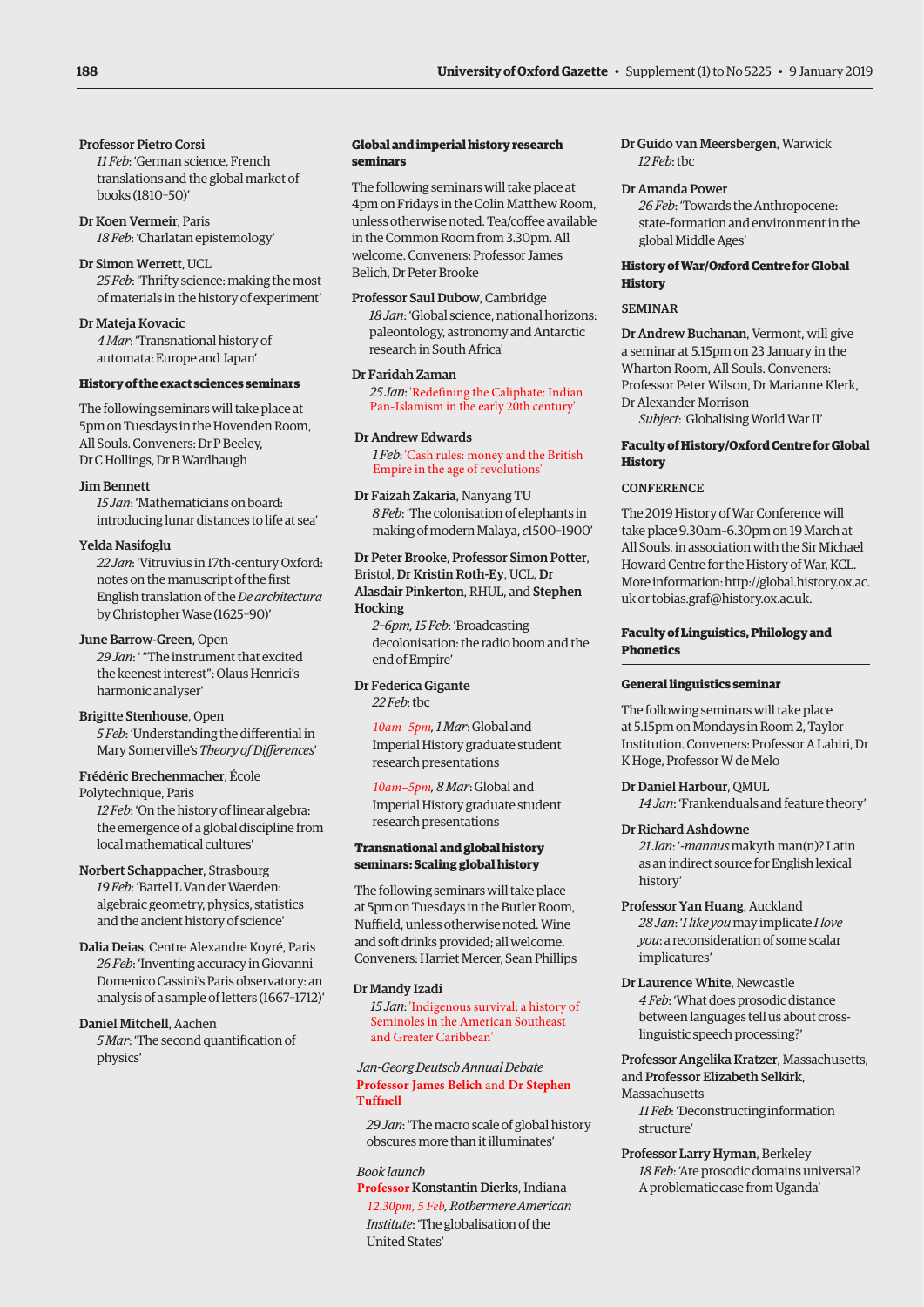# Dr Ranjan Sen, Sheffield

*25 Feb*: 'Feeling the irresistible Latin beat: the role of the grammar in diachrony'

# Dr Jan Fellerer

*4 Mar*: 'Dialect-internal v contactinduced syntactic change: pro-drop in borderland Polish'

# **Faculty of Medieval and Modern Languages**

# **Taylor Lecture**

Yanis Varoufakis will deliver the 2019 Taylor Lecture at 5pm on 12 February in the Taylor Institution. Registration required. [More information: www.mod-langs.ox.ac.](https://www.mod-langs.ox.ac.uk/) uk.

*Subject*: 'Realistic utopias versus dystopic realities: reflections on writing about an alternative economic present'

# **Faculties of Medieval and Modern Languages/Linguistics, Philology and Phonetics**

# **Romance linguistics seminars**

The following seminars will take place at 5pm on Thursdays at 47 Wellington Square. Convener: Professor Martin Maiden

# Serena Romagnoli, Zurich

*24 Jan*: 'Morphology and syntax of the verb in the Italo-Romance variety of Castelcavallino'

# Dr Jenelle Thomas

*31 Jan*: 'Reporting the past in colonial Louisiana: evidence from French and Spanish epistolary and legal texts'

# Nicola Swinburne

*7 Feb*: 'The semantics of questions with do-support in the North Italian Camuno dialect'

# Dr Alessandra Petrocchi

*21 Feb*: 'Reconstructing the lexicon of a vernacular manuscript from Renaissance Italy: between multilingual influences and local traits'

# Dr Chiara Cappellaro and Dr Sandra Kotzor *28 Feb*: 'Effects of knowledge of French on the recognition of Romance loans in English: behavioural evidence'

# **Faculty of Music**

# **Graduate research colloquia**

The following colloquia will take place at 5.15pm on Tuesdays in the Denis Arnold Hall, Faculty of Music.

Professor Sarah Collins, Western Australia *15 Jan*: 'What's the use of musical autonomy?'

# Dr Tom Western

*22 Jan*: 'Aural borders, audible migrations: sound and citizenship in Athens'

# Alice Little

*29 Jan*: 'John Malchair, William Crotch and "national music" in Oxford, 1790– 1805'

Dr Chris Tarrant, Anglia Ruskin *5 Feb*: 'Carl Nielsen, musical vitalism and reactive modernism'

Professor Emma Hornby, Bristol *12 Feb*: 'Processional chants in early medieval Iberia: adventures in musical analysis'

Dr Marian Jago, Edinburgh *19 Feb*: 'Disability, authenticity, recording and the location of the work in jazz: the case of Lennie Tristano'

Professor Stephen Downes, RHUL *26 Feb*: 'Two sentimental Englishmen in the 1930s: music, class and dignity in the Merchant–Ivory adaptation of Ishiguro's *The Remains of the Day*'

# Professor Matthew Head, KCL

*5 Mar*: 'The American "lady composer" in Hollywood musicals of the 1930s: towards a history of fictitious female composers'

# **Seminars in medieval and Renaissance music**

The following seminars will take place at 5pm on Thursdays in the Wharton Room, All Souls.

- John Milsom, Liverpool Hope *24 Jan*: 'Polyphony, in four parts: composing, performing, listening, reflecting'
- Étienne Anheim, EHESS *7 Feb*: 'The musical chapel of the popes in Avignon during the 14th century'

Roger Bowers, Cambridge *21 Feb*: 'The household chapel at the turn of the 15th century: John of Gaunt, "Roy Henry" and John Dunstable'

Laurence Libin, Metropolitan Museum of Art

*7 Mar*: 'Reconstructing medieval instruments: why bother?'

# **Seminars in music theory and analysis**

The following seminars will take place at 4.30pm on Wednesdays in the Committee Room, Faculty of Music.

# Julian Horton, Durham

*13 Feb*: 'Rethinking sonata failure: structure and process in Mendelssohn's *Overture Die schöne Melusine*'

# Emily Tan

*27 Feb*: 'Analysing late Strauss'

# **Lieder workshop**

A workshop with Alice Privett, soprano, and Sholto Kynoch, piano, will take place at 10.30am on 29 January in the Jacqueline du Pré Music Building.

# **New music workshops**

A mixed ensemble composition workshop with members of Ensemble ISIS, conducted by Dr John Traill, will take place at 1.30pm on 31 January in the Denis Arnold Hall, Faculty of Music.

An orchestral workshop with the Oxford Philharmonic Orchestra and conductor Dr John Traill will take place at 12.15pm on 22 February in the Centre for Music, Bayswater Road.

# **Composer speaks series**

The following events will take place at 4pm on Mondays in the Faculty of Music.

# John Pickard

*4 Feb*: 'Rain steam and speed: brass bands and the contemporary composer'

# Debbie Wiseman

*11 Feb*: 'In conversation: from page to screen'

# **Faculty of Oriental Studies**

### **Centre for Hebrew and Jewish Studies**

OSAJS: THE MISHNAH BETWEEN CHRISTIANS AND JEWS IN EARLY MODERN EUROPE

The following seminars will take place at 2.15pm on Tuesdays at the Clarendon Institute. Conveners: Professor Joanna Weinberg, Dr Piet van Boxel

### Dr Piet van Boxel

*15 Jan*: 'Surenhusius and his Mishnah edition in context'

Dr Omer Michaelis, Harvard Divinity School

*22 Jan*: 'Juda ha-Nasi, author Mishnae: authorship discourses between Medieval al-Andalus and Early Modern England'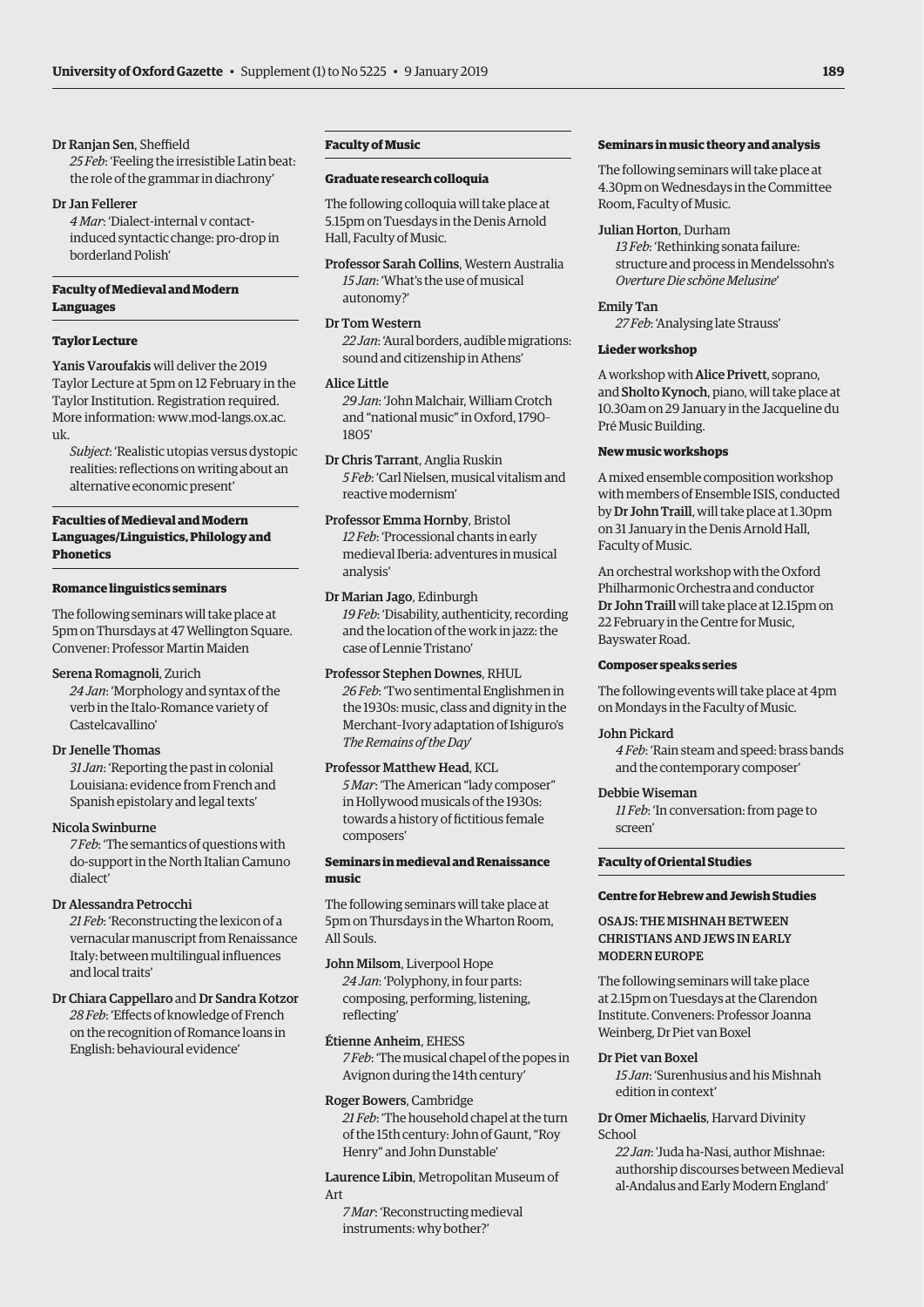- <span id="page-5-0"></span>Robert Madaric Beer, Tübingen *29 Jan*: 'Jacob Judah Leon and his models of the Temple and the Tabernacle in 17th-century scholarship'
- Scott Mandelbrote, Cambridge *5 Feb*: 'Humphrey Prideaux and the history of Judaism in the 17th century'

# Dr Marcello Cattaneo

*12 Feb*: 'The first English translation of the Mishnah: the scholarly contexts of William Wootton's version of Shabbat and Eruvin (1718)'

- Guido Bartolucci, Calabria *19 Feb*: 'A German student of Isaac Abendana: Theodor Dassow and the Latin translation of the Mishnah'
- Dr Theodor Dunkelgrün, Cambridge *26 Feb*: 'Isaac Abendana's Mishnah translation (1663–76) and Judaic studies in Restoration Cambridge'
- Professor Yosef Kaplan, Hebrew *5 Mar*: 'Haham Jacob Abendana, the author of a Spanish translation of the Mishnah. Steps towards an intellectual profile'

# JEWISH STUDIES LUNCHTIME SEMINAR

Dr Chen Bar-Itzhak, Ben Gurion, will lecture at 1pm on 7 February at the Clarendon Institute.

*Subject*: 'Breaking borders, becoming equal: nostalgia for the British mandate in contemporary Israeli culture'

# **China Centre seminars**

The following seminars, jointly organised with the Oxford School of Global and Area Studies, will take place at 5pm on Thursdays in the Lecture Theatre, China Centre. All welcome.

Professor Rian Thum, Nottingham *17 Jan*: 'The textual world of Chinese Muslims, written and read'

Dr Nicola Leveringhaus, KCL *24 Jan*: 'Chinese perspectives on the bomb in the early atomic age, 1945–53'

Dr Tarryn Li-Min Chun, Notre Dame *31 Jan*: 'Scripted technologies: engineering the real in Chinese spoken drama, 1930s–40s'

Dr Hannah Theaker *7 Feb*: 'How the northwest was made: exploring the legacies of the great northwestern Muslim rebellion (1860–  $72'$ 

Dr Vincent Goossaert, Ecole Pratique des Hautes Études

*14 Feb*: 'Mapping the late imperial Chinese religious literature'

Professor Pei-Chia Lan, National Taiwan *21 Feb*: 'Raising global families: parenting, immigration and class in Taiwan'

Dr Helena Lopes *28 Feb*: 'Neutrality and collaboration in an "East Asian Casablanca": Macao in the Second World War'

Dr Parag Khanna, FutureMap *7 Mar*: 'From transatlantic to Eurasian: global order in the 21st century'

# **Faculty of Theology and Religion**

# **McDonald Centre for Theology, Ethics and Public Life**

PUBLIC LECTURES: THE GREAT WAR: ITS END AND ITS EFFECTS

The following lectures will take place at 4.30pm on Tuesdays in the Sir Michael Dummett Lecture Theatre, Christ Church. Convener: Professor N Biggar

Professor Gary Sheffield, Wolverhampton *15 Jan*: 'Britain and the First World War: was it all worth it?'

Professor Margaret MacMillan *22 Jan*: 'How far did the Versailles Treaty make peace?'

Professor Mark Chapman *29 Jan*: 'The impact of the Great War on the Christian religion'

Professor Martin Ceadal *5 Feb*: 'The inter-war peace movements'

Professor Annika Mombauer, Open *12 Feb*: 'Changing German views of the Great War'

Professor Hew Strachan, St Andrew's *19 Feb*: 'Changing British views of the Great War'

- Dr Robert Johnson *26 Feb*: 'The war in the Middle East'
- Dr Ali Allawi

*5 Mar*: 'The McMahon Correspondence, the Sykes-Picot Agreement and the Balfour Declaration: British policy on the Middle East'

# Mathematical, Physical and Life Sciences

# **Department of Chemistry**

# **Organic Chemistry and Chemical Biology research colloquia**

The following colloquia will take place at 2pm on Thursdays in the Dyson Perrins Lecture Theatre. Conveners: Dr Jim Thomson, Dr Paul Roberts

# Professor James Naismith, Harwell Research Complex

*17 Jan*: 'Manipulation of peptidase: a lazy (and incompetent) chemist speaks'

- Professor John Denu, Wisconsin *31 Jan*: 'Biochemical mechanisms of protein acetylation in metabolism, ageing and epigenetics'
- Professor Olivier Baudoin, Basel 7 Feb: 'Palladium(0)-catalysed C(sp<sup>3</sup>)-H functionalisation'
- Professor Igor Alabugin, Florida State *14 Feb*: 'Finding the right path: Baldwin "Rules for Ring Closure" and stereoelectronic control of cyclisations'

Professor Jonathan Burton *28 Feb*: 'Oxonium ions, rearrangements and natural products'

- Dr Robert Phipps, Cambridge *7 Mar*: 'Harnessing non-covalent interactions to address selectivity challenges in catalysis'
- Professor Don Coltard, Houston *14 Mar*: 'From enantioselective carbonyl  $\alpha$ -functionalisation to the stereocontrolled synthesis of chiral Nand O-heterocycles'

# **Department of Earth Sciences**

# **Departmental seminars**

The following seminars will take place at noon on Fridays in the Lecture Theatre, Department of Earth Sciences. Conveners: Professors Richard Katz, Nick Tosca

# *Leverhulme Trust Lecture*

Professor Katsumi Matsumoto, Minnesota *18 Jan*: 'Impacts of flexible plankton stoichiometry on global ocean biogeochemistry'

Professor Eleonore Stutzmann, Institut de Physique du Globe de Paris *25 Jan*: tbc

- Dr Tracy Aze, Leeds
	- *1 Feb*: 'Can the fossil record help to inform modern day conservation efforts?'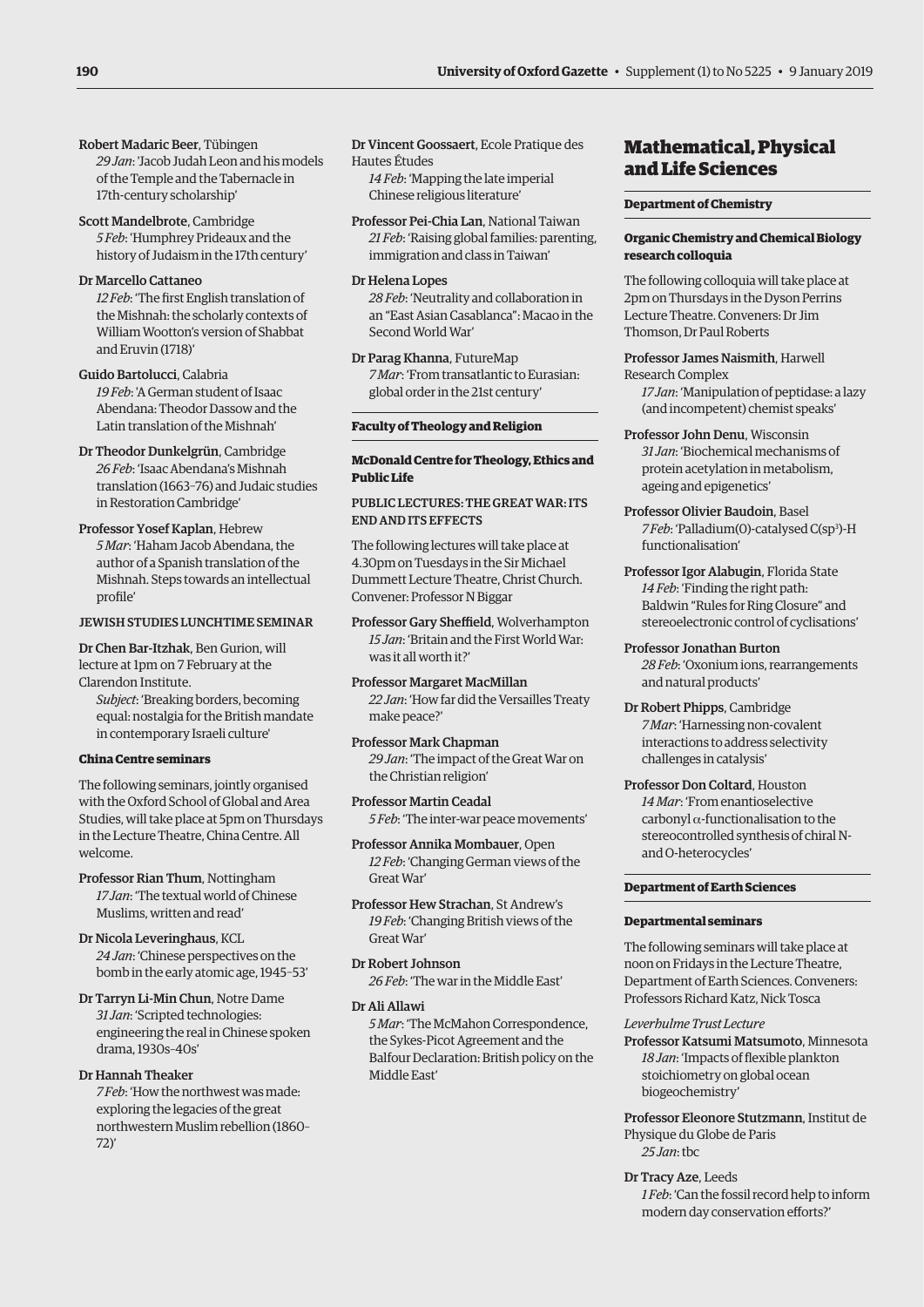# **CANCELLED**

# Professor Rachel Wood, Edinburgh *8 Feb*: 'The Ediacaran-Cambrian rise of early animals'

Professor Carrie Lear, Cardiff *15 Feb*: tbc

Dr Owen M Weller, Cambridge *22 Feb*: tbc

# *Lobanov-Rostovsky Lecture*  CANCELLED

Professor Alex Halliday, Columbia *1 Mar*: tbc

Dr Kate Littler, Exeter *8 Mar*: 'Climate and carbon-cycle change in the Paleocene-Eocene: what can the "boring background" tell us?'

# **Department of Engineering Science**

# **Solid Mechanics and Materials Engineering seminars**

The following seminars will take place at 2pm on Mondays in Lecture Theatre 1, Thom Building, unless otherwise noted. Convener: Professor A Cicirello

- Professor Andreas Menzel, TU Dortmund *14 Jan*: 'Modelling and simulation of electroactive polymers'
- Professor Bartolomeo Civalleri, Turin *21 Jan*: '*Ab initio* modelling of materials with CRYSTAL: metal-organic frameworks as a case study'
- Professor Kenneth S Suslik, Illinois *28 Jan*: 'The mechanochemistry of metal-organic frameworks and of crystals'
- Professor Davide De Foctaiis, Nottingham *4 Feb*: 'New test fixtures and methods for testing polymeric materials: miniature bending, biaxial and tack'

Dr Ole Nielsen, BOSE Acoustic Research, **USA** 

*11 Feb*: 'Bose waveguide technology'

Dr Pete Green, Liverpool *18 Feb*: 'On the adoption of machine learning for engineering applications'

Dr Alessandro Cabboi, Delft UT *25 Feb, Hume Rothery Builidng*: 'Identification of dynamic friction laws and prediction of the squealing phenomenon'

Dr Elli-Maria Charalampidou, Heriot-Watt *4 Mar*: 'Deformation processes and flow within stressed rocks: a nonconventional lab-scale approach'

Professor Kristin M Myers, Columbia *11 Mar*: 'Computational biomechanical models of human pregnancy – evaluating the risk of preterm birth'

# **Mathematical Institute**

Professor James Maynard will lecture at 5pm on 5 February in the Mathematical [Institute. To register: external-relations@](mailto:external-relations@maths.ox.ac.uk) maths.ox.ac.uk.

*Subject*: 'Prime time: how simple questions about prime numbers affect us all'

# **Department of Plant Sciences**

# **Departmental research seminars**

The following seminars will take place at 12.30pm on Thursdays in the Large Lecture Theatre, Department of Plant Sciences, unless otherwise noted. Organiser: Professor Andrew Smith

Dr Maria Dornelas, St Andrews *17 Jan*: tbc

Professor Fangjie Zhao, Nanjing Agricultural *Fri, 18 Jan*: 'Poisonous grains: how heavy metals get into rice and the ways to

reduce their accumulation' Dr Pierre-Marc Delaux, Chargé de

Recherches CNRS *31 Jan*: 'Evolution of plant symbiosis'

Dr Aurélien Boisson-Dernier, Cologne *7 Feb*: 'Conservation of cell wall integrity sensing mechanisms in tip-growing cells'

Professor Yves van der Peer, Gent *14 Feb*: 'The evolutionary significance of polyploidy'

Dr Jay Biernaskie *21 Feb*: 'The social lives of plants'

Professor George Bassel, Birmingham *28 Feb*: tbc

Dr Miriam Gifford, Warwick *7 Mar*: 'Timing and coordination of cell type environmental response mechanisms in roots'

# **Department of Zoology**

### **Jenkinson Lecture**

Professor Andrea Brand, Cambridge, will deliver the Jenkinson Lecture at 4pm on 4 March in the Natural History Museum. Drinks reception following.

*Subject*: 'Time to get up: awakening stem cells in the brain'

# **Seminar series**

The following seminars will take place at 1pm on Mondays in the Seminar Room, Zoology Research and Administration Building, 11a Mansfield Road. Coffee/tea and cake with the lecturer following each seminar. Organisers: Dr Sebastian Shimeld, Dr Sonya Clegg

Professor Stephen Ellner, Cornell *14 Jan*: 'Using structured population models to help understand individuals and communities'

Professor Anne Stone, Arizona State *21 Jan*: 'Insights from ancient DNA into the evolutionary history of *M tuberculosis*'

- Professor Rosemary Gillespie, Berkeley *28 Jan*: 'Origins of diversity in islands: the nexus of ecology and evolution in community assembly'
- Dr Abderrahman Khila, ENS Lyon *4 Feb*: 'Development, selection and species diversification: semi-aquatic bugs as models'
- Dr Simone Immler, East Anglia *11 Feb*: 'Haploid gametic selection in animals and its evolutionary consequences'

Professor Geraldine Wright *18 Feb*: 'The sweet taste of nectar: novel mechanisms for encoding taste revealed in bees'

Professor Illick Saccheri, Liverpool *25 Feb*: 'The evolutionary genetics of industrial melanism – an unfolding story'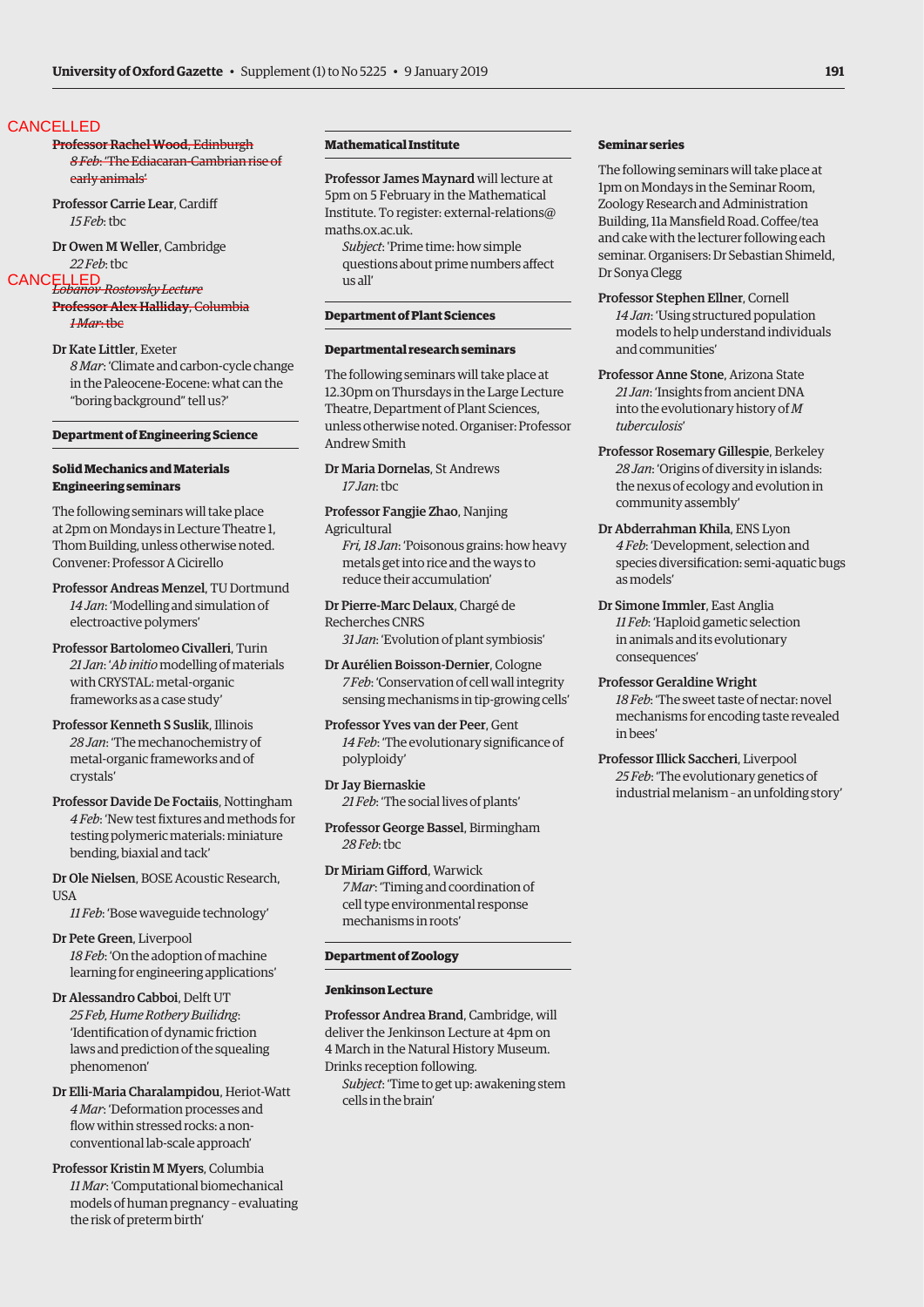# <span id="page-7-0"></span>Medical Sciences

# **Cross-divisional workshop**

# **Oxford workshop on ageing**

A workshop will take place 2–5pm on 13 February at the Oxford Martin School. Introduction by Professor Patrick Grant with speakers from all four divisions. Panel discussion will follow; members include Professor Sarah Harper, Professor Chas Bountra and Professor Sunetra Gupta. Followed by drinks reception. Free; to register: www.eventbrite.co.uk/e/oxford[ageing-workshop-tickets-53638783044?af](www.eventbrite.co.uk/e/oxford-ageing-workshop-tickets-53638783044?aff=ebdssbdestsearch) f=ebdssbdestsearch. Convener: Professor Tim Coulson

# **Sir William Dunn School of Pathology**

# **Seminar programme**

The following seminars will take place at 2pm on Fridays in the Medical Sciences Teaching Centre.

Professor Maya Schuldiner, Weizmann Institute of Science

*1 Feb*: 'New concepts on targeting of proteins to organelles'

Professor Madeline Lancaster, Cambridge *8 Feb*: 'Modelling human brain development and connectivity in cerebral organoids'

Professor Blanche Schwappach, Göttingen *1 Mar*: tbc

Professor Kikue Tachibana-Konwalski, Institute of Molecular Biotechnology, Vienna

*5 Apr*: tbc

# **Department of Pharmacology**

# **Pharmacology, Anatomical Neuropharmacology and Drug Discovery seminars**

The following seminars will take place at noon on Tuesdays in the Lecture Theatre, Department of Pharmacology.

Dr Mikhail Shchepinov, Retrotope Inc. Host: Professor Fran Platt

*15 Jan*: 'Making neurons stronger: heavy handling of neurological disease'

Professor Christopher George, Swansea. Host: Professor Paolo Tammaro

*22 Jan*: 'Unravelling cellular Ca2+ signalling in heart disease: adventures in space, time and noise'

Professor David Sheppard, Bristol *29 Jan*: 'Cystic fibrosis: restoring function to faulty channels with small molecules'

Professor Kevin Murphy, Imperial. Host: Dr Liliana Minichiello *5 Feb*: 'Nutrient sensing in the gut in the regulation of appetite'

Professor Kirill Volynski, UCL. Host: Professor Nigel Emptage

*12 Feb*: 'Regulation of neurotransmitter release by Ca2+-sensitive oligomerisation of synaptotagmin 1'

Professor Dame Carol Robinson. Host: Professor Antony Galione *19 Feb*: 'Capturing drug targets in flight'

Professor Andrea Németh. Host: Professor Rebecca Sitsapesan *26 Feb*: tbc

Dr Alexandra Mazharian, Birmingham. Host: Dr Rebecca Burton

*5 Mar*: 'New insights into the mechanisms regulating megakaryocyte development and platelet production'

Professor László Csanády, Semmelweis. Host: Professor Paolo Tammaro *12 Mar*: tbc

# **Department of Physiology, Anatomy and Genetics**

The following events will take place in the Large Lecture Theatre, Sherrington Building. All welcome

# **Mabel Fitzgerald Lecture**

Professor Annette C Dolphin, UCL, will deliver the annual Mabel Fitzgerald Lecture at 4pm on 21 January. Host: Professor Stephanie Cragg

*Subject*: 'Neuronal calcium channel trafficking and function: relevance to chronic pain'

# **Charles Sherrington Lecture**

Dr Carla J Schatz, Stanford, will deliver the annual Charles Sherrington Lecture at 4pm on 25 April. Host: Professor David Paterson

*Subject*: 'Synapses lost and found: developmental critical periods and Alzheimer's disease'

# **Head of Department seminar series**

The following seminars will take place at 1pm on Fridays. Convener: Professor Kristine Krug

Professor Antonio Vidal-Puig, Cambridge. Host: Professor Ana Domingos

*18 Jan*: 'Adipose tissue expandability, lipotoxicity and the metabolic syndrome'

# Professor Dr Claus Hilgetag, UKE

Hamburg. Host: Professor Kristine Krug *25 Jan*: 'An architectonic type principle integrates cerebral cortical architecture and connectivity'

Professor Holly Bridge. Host: Professor Kristine Krug

*1 Feb*: 'Understanding the pathways underlying residual visual function after damage to primary visual cortex'

Professor Dr Magdalena Sauvage, Leibniz Institute for Neurobiology. Host: Professor Kristine Krug

*8 Feb*: 'Medial temporal lobe networks and memory: processing spatial and nonspatial information over time'

Professor Theresa Burt De Perera. Host:

Professor Andrew Parker *15 Feb*: 'Navigating in a threedimensional world'

*Marianne Fillenz Lecture*

Professor David Bannerman. Host: Cortex Club

*1 Mar*: 'Attention: hippocampal long-term potentiation (LTP) might be important after all!'

Professor Ana Domingos. Host: Professor David Paterson

*8 Mar*: 'Sympathetic neuroimmunity for obesity'

# **Nuffield Department of Population Health**

# **Sir Richard Doll Seminars in Public Health and Epidemiology**

The following seminars ([www.ndph.ox.ac.](http://www.ndph.ox.ac.uk/rdseminars) [uk/rdseminars\) wi](http://www.ndph.ox.ac.uk/rdseminars)ll take place at 1pm on Tuesdays in the Lecture Theatre, Richard Doll Building, Old Road Campus, unless otherwise noted. All welcome. Conveners: Dr Julie Schmidt, Professor David Preiss, Louisa Gnatiuc

Dr Tyler Seibert, California at San Diego *15 Jan*: 'A genetic risk score to guide personalised, age-specific prostate cancer screening'

Professor Alan Dangour, LSHTM *22 Jan*: 'Sustainable and healthy food systems: now and in the future'

Professor Judith Bliss, Institute of Cancer Research

*29 Jan*: 'Incorporating biomarkers into breast cancer trials – where are we at?'

Professor Peter Burney, Imperial *5 Feb*: 'Controversial topics in the epidemiology of chronic lung disease'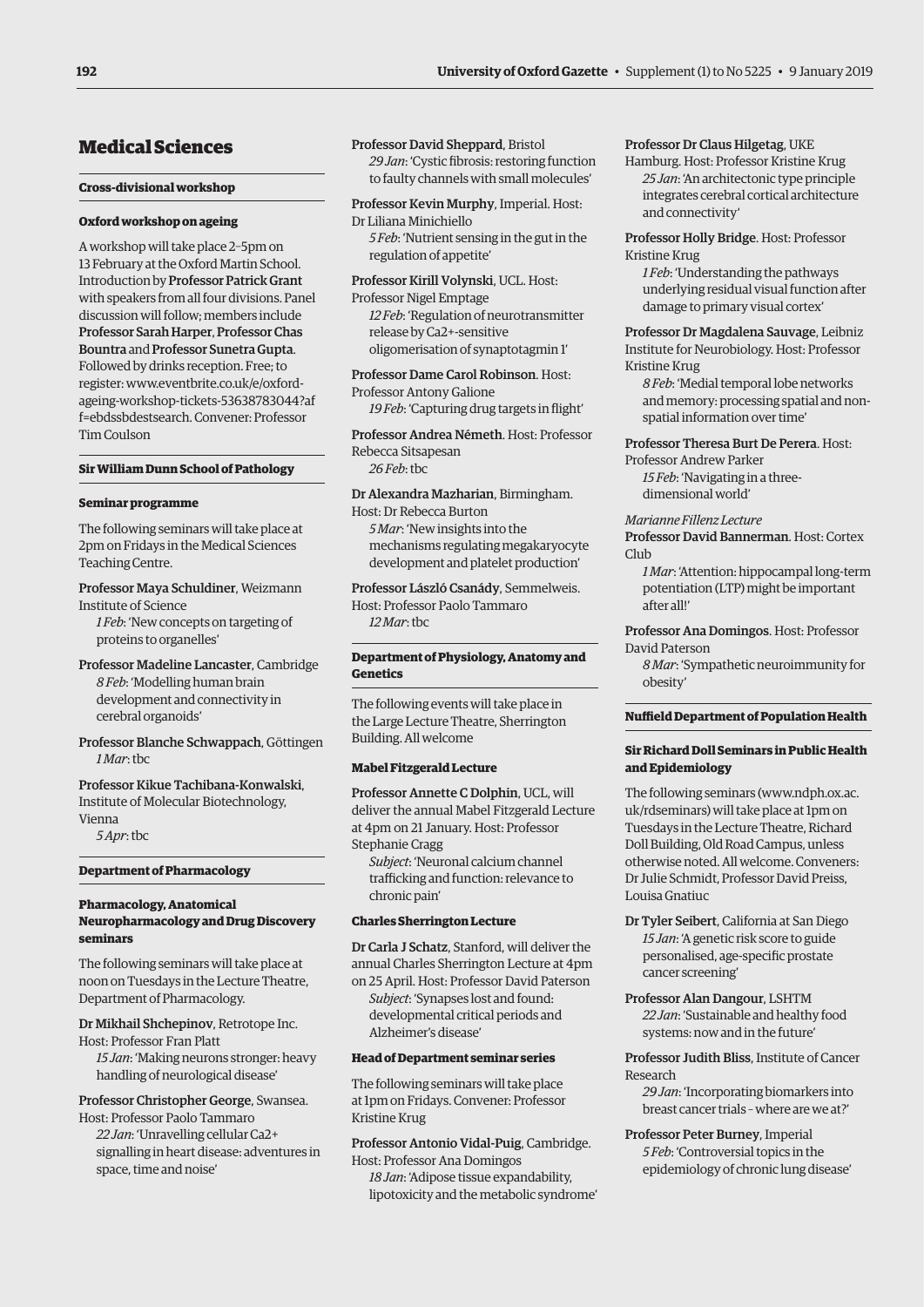# <span id="page-8-0"></span>Professor Mika Kivimaki

*12 Feb*: 'Prevention of dementia by targeting risk factors'

Professor Kate Hunt, Stirling *19 Feb*: 'Social determinants of health, health behaviours and health inequalities'

Professor David Dodwell *26 Feb*: 'Progress in the management of breast cancer: trials and tribulations'

Professor Richard Cookson, York *5 Mar*: 'Life course economic evaluation of early years' policy and its impacts on health inequality'

# Professor Daniel Barnett, Johns Hopkins

Bloomberg School of Public Health *Thurs, 14 Mar*: 'Examining public health workers' perceptions toward response expectations in disasters'

# **National Perinatal Epidemiology Unit Seminars in Maternal and Infant Health and Care**

Professor Soo Downey, Central Lancaster, will lecture at 2.30pm on 26 February in the Lecture Theatre, Richard Doll Building. All welcome. Convener: Dr Goher Ayman

*Subject*: 'Using qualitative research to shape, inform and implement global guidelines in maternity care'

# **Department of Psychiatry**

# **Departmental meetings**

The following lectures will take place at 9.30am on Tuesdays in the Seminar Room, Department of Psychiatry, Warneford Hospital. Security badges to be worn to all lectures.

# Professor Irene Tracey

*15 Jan*: 'Imaging perception: lessons from pain, analgesia and anaesthesia-induced altered states of consciousness'

# Miss Freya Robb, London

*22 Jan*: 'The Science Media Centre and engaging with the news media'

# Professor George Patton and Professor Susan Sawyer, Australia

*29 Jan*: 'Towards adolescent health's triple dividend'

Dr Pamina Mitter *5 Feb*: 'My struggle to maintain hope for recovery in a patient with chronic anxiety'

Professor Joanna Neill, Manchester *12 Feb*: 'Animal models for drug discovery in schizophrenia: promises and pitfalls'

# Dr Anna Huber

*26 Feb*: 'Mind your cues! Dissecting the connection between dopamine, cue salience and reinforcement learning'

Dr Alexandra Pitman, London *5 Mar*: 'The impact of suicide bereavement: what clinicians should know and what researchers should investigate next'

# Professor Brian D'Onofrio

*12 Mar*: 'The benefits and risks of ADHD medication: a pharmacoepidemiologic perspective'

# Social Sciences

# **School of Anthropology and Museum Ethnography**

# **Departmental seminar series**

The following seminars will take place at 3.15pm on Fridays in the Lecture Room, 64 Banbury Road. Conveners: Dr E Ewart, Dr I Lezaun

Nicholas Márquez-Grant, Cranfield Forensic Institute

*18 Jan*: 'Forensic anthropology and its role in identifying the missing in humanitarian and criminal contexts'

Olga Ulturgasheva, Manchester *25 Jan*: 'Adding cosmo to geo: climate change as a new matrix'

Didier Bilgo, KCL *1 Feb*: tbc

# Gemma Angel

*8 Feb*: 'The body in the archive. Embodied encounters with human remains in the museum'

# Ana Gutierrez Garza

*15 Feb*: 'Mobilising vulnerability in times of austerity'

Thomas Puschel Rouliez

*22 Feb*: 'Adaptive radiation and evolution of Neotropical primates'

Carlo Caduff, KCL

*1 Mar*: 'Knowing cancer in India'

# Jon Schubert, Brunel

*8 Mar*: 'Disaggregating the commodity crisis: towards an ethnography of maritime commerce at the port of Lobito (Angola)'

# **Anthropology Research Group at Oxford on Eastern Medicines and Religions**

THE PERSONIFICATION OF PAIN IN DIFFERENT RELIGIONS: ENGAGING WITH RELIGIOUS TEXTS THROUGH MEDICAL ANTHROPOLOGY

The following seminars will take place at 5pm on Wednesdays in the Pauling Centre, 58a Banbury Road. Conveners: Professor K Southwood, Professor E Hsu

# Parsa Daneshmand

*16 Jan*: 'Expression of physical pain in ancient Mesopotamian texts'

# Katherine Southwood

*23 Jan*: 'Expressing pain in the internal organs: examples from the Psalms and Job'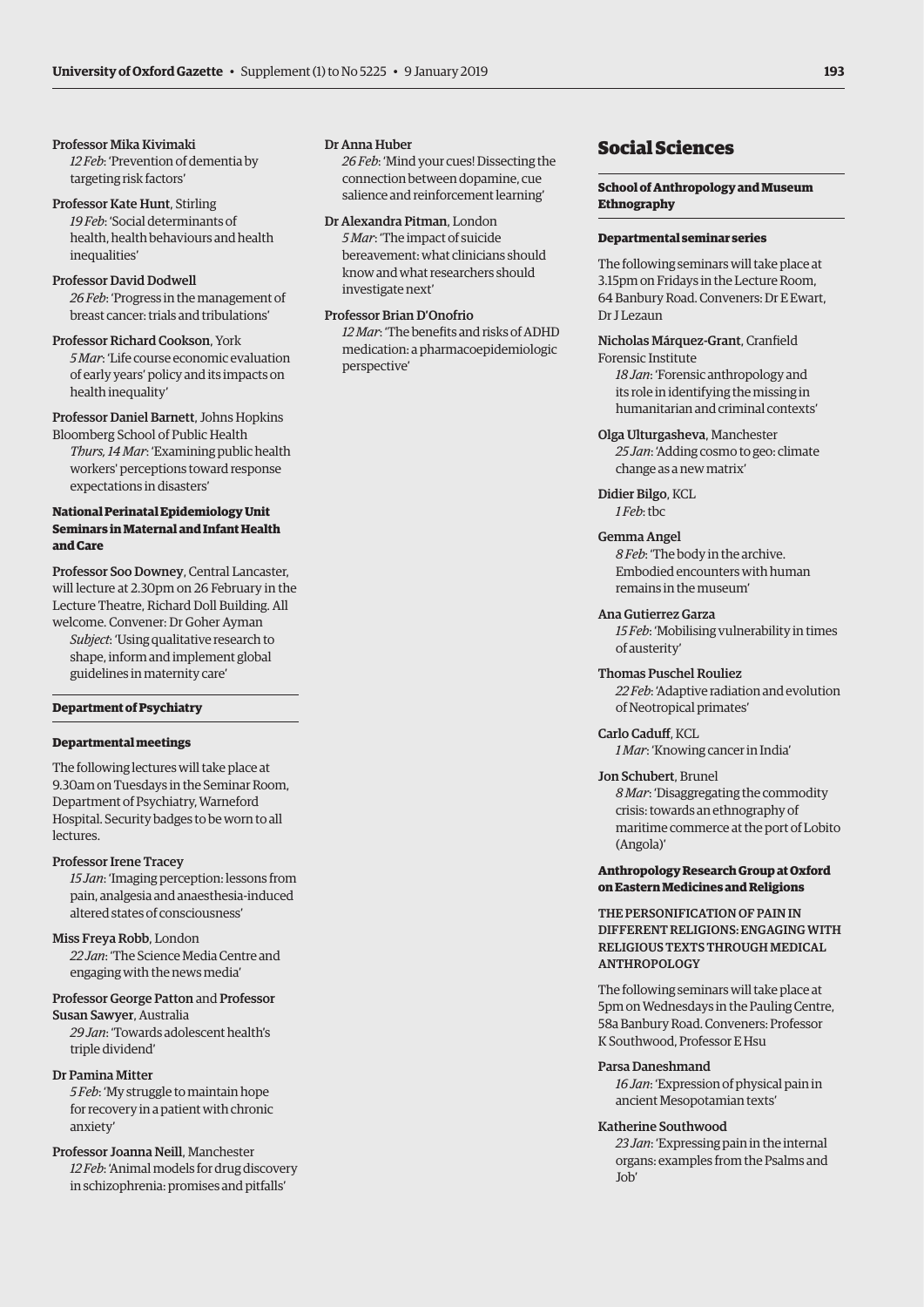Ingrid Lilly, Pacific School of Religion, California

*30 Jan*: 'Fear of affliction: etiologies for penetrating pain in the Hebrew Bible and cognate literature'

Vincent Gossaert, Ecole Pratique des Haute Etudes

*13 Feb*: 'Suffering and spiritual exercises in modern Chinese piety books'

Benedetta Lomi, Bristol *27 Feb*: 'Representing pain in medieval

Japan: the scrolls of afflictions'

# **Unit for Biocultural Variation and Obesity seminar series**

The following seminars will take place at 1pm on Thursdays in the Lecture Room, 61 Banbury Road. Conveners: Dr C Potter, Professor S Ulijaszek

Giles Yeo, MRC Metabolic Diseases Unit, Cambridge

*17 Jan*: 'Are your genes to blame when your jeans don't fit?'

# Sarah Bourke

farming?'

*24 Jan*: 'Following the Mayi Kuwayu National Study of Aboriginal and Torres Strait Islander Wellbeing'

Cristiana Duarte, Leeds *31 Jan*: 'Energy balance behaviours: the role of emotions and emotion regulation'

Alexandra Sexton *7 Feb*: 'Bug burgers, lab meat and plant blood: what implications for food and

Claire Kneller, WRAP Global *21 Feb*: 'How do we fix the food waste problem?'

Marijana Todorčević *28 Feb*: 'Function of fat. What are the determinants and does it matter?'

Zofia Boni, Poznań *7 Mar*: 'The social life of childhood obesity in Poland'

# **Evolutionary Medicine and Public Health seminar series**

The following seminars will take place at 11.30am on Wednesdays in the Seminar Room, 43 Banbury Road. Convener: Dr A Alvergne

Daniel Nettle, Newcastle *16 Jan*: 'Food insecurity and fatness: from evolutionary ecology to social science'

# Jonathan Wells, UCL

*23 Jan*: The dual burden of malnutrition and the obstetric dilemma: new insight into global increases in cesarean delivery'

*30 Jan*: tbc

# Hal Drakesmith

*6 Feb*: 'Iron, infection and anaemia: evolutionary viewpoints on a huge global health problem'

Barry Bogin, Loughborough *13 Feb*: 'Stunting ≠ malnutrition: evolutionary perspective on human height variation applied to public health'

Ed Morrison, Portsmouth *20 Feb*: 'Testing life history theory in humans experimentally'

Diana Fleishman, Portsmouth *27 Feb*: 'The evolution of disgust'

Frédéric Thomas, CNRS, Montpellier *6 Mar*: 'Ecological and evolutionary perspectives on cancer'

# **Fertility and Reproduction Studies Group/ COMPAS**

# REPRODUCTION MIGRATIONS IN THE ASIA PACIFIC

The following seminars will take place at 11am on Mondays in the Lecture Room, 64 Banbury Road. Conveners: Professor B Xiang, Professor M Toyota, Dr P Kreager

Peidong Yang, National Institute of Education, Singapore *14 Jan*: 'China in the global reproduction migration order: through the lens of international student mobility'

Elena Barabantseva, Manchester *21 Jan*: 'Intimate geopolitics: migration, marriage and citizenship across Chinese borders'

Elaine Lynn-Ee Ho, Singapore *28 Jan*: 'Grandparenting migration: reproduction, care circulations and care ethics across borders'

Gracia Liu-Farrer, Waseda *4 Feb*: 'Investment migration and social reproduction: the case of recent patterns of migration from China'

Sean Wang, Max Planck Institute *11 Feb*: 'Birth tourism from China and Taiwan to the United States: cosmopolitan strategies and aspirations'

Andrea Whittaker, Monash *18 Feb*: 'Assisted reproductive technologies and medical travel'

Pei-Chia Lan, National Taiwan *25 Feb*: 'Childrearing as global security strategies: parenting, class and im/mobility in Taiwan and the US'

Francis Collins, Waikato *4 Mar*: 'Educational migration: youth, time and transformation'

# Brenda Yeoh, Singapore

*11 Mar*: 'Global householding, care migration and the question of gender inequality'

# **InSIS seminar series**

# MODEL TRUTHS: MODELLING, EVIDENCE AND TRUTH IN SCIENCE AND POLICY

The following seminars will take place at 3pm on Tuesdays in the Lecture Room, 64 Banbury Road, unless otherwise noted. Convener: Sara de Wit, Käre Stockholm Poulsgaard, Jerome Ravetz

# Myles Allen

*15 Jan*: 'Lessons from the IPCC Special Report on 1.5 degrees: the science communication and policy challenges of hyper-ambitious mitigation'

# Philip Inglesant

*22 Jan*: 'Quantum computing and simulation: a responsible perspective'

Monika Krause, LSE

*29 Jan*: 'Model cases: canonical research objects in the social sciences'

# Oliver Geden, Stiftung Wissenschaft und Politik

*5 Feb*: 'Why is time always (never) running out in climate policy? The role of modelling in masking policy inaction'

Wendy Parker, Durham *12 Feb*: 'Model evaluation: an adequacyfor-purpose view'

Myanna Lahsen, Wageningen *19 Feb*: 'Science for future Earth'

- Taylor Spears, Edinburgh *26 Feb*: 'The LIBOR Market and its models: the emergence of the interest rate derivatives "Quant" profession and its modelling practices'
- Dan Sarewitz, Arizona State *Mon, 4 Mar*: 'The science of modelling through'
- Jeroen van der Sluijs, Utrecht *Mon, 18 Mar*: 'Critical appraisal of assumptions in model-based scientific assessment'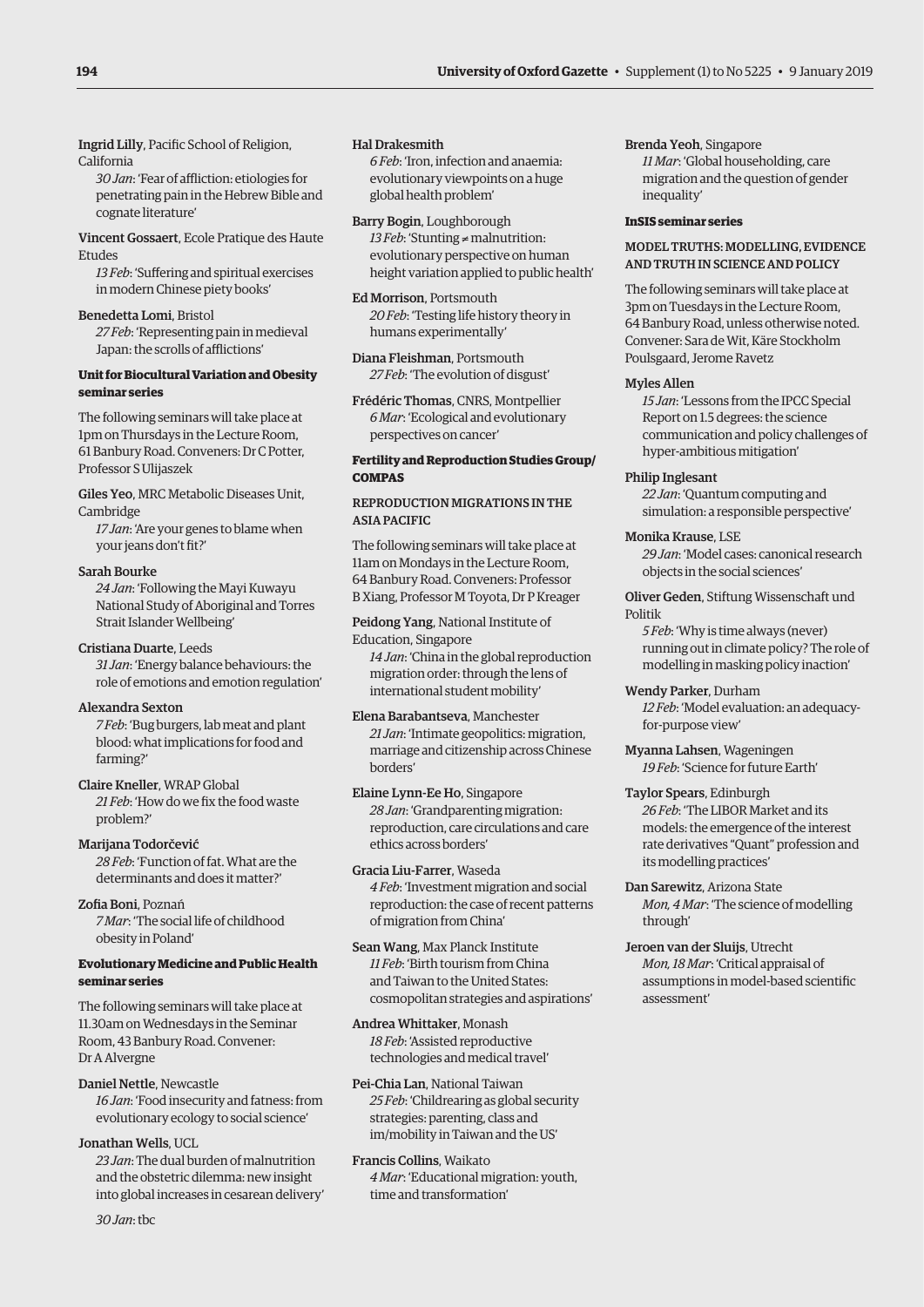# **Department of Education**

The following events will take place at the Department of Education, unless otherwise noted.

# **Public seminar programme**

The following seminars will take place at 5pm on Mondays. Conveners: Simon Marginson and Jo-Anne Baird, unless otherwise noted. More information: [www.education.ox.ac.uk/news-events/](www.education.ox.ac.uk/news-events/events/?event_type=public-seminar) events/?event\_type=public-seminar.

Jo-Anne Baird, Samina Khan, Alison Matthews and Karen O'Brien will speak on 14 January in the Auditorium, St John's. Chair: Rebecca Surender

*Subject*: 'Admissions testing preparation effects'

Sibel Erduran, Alison Cullinane, Judith Hillier and Ann Childs will speak on 21 January in Seminar Room A. Convener: Diane Mayer

*Subject*: 'Teachers' professional development on summative assessment of practical science: perspectives from Project Calibrate'

Matthew Jukes, RTI International, will speak on 28 January in Seminar Room A.

Convener: Maia Chankseliani *Subject*: 'A rational approach to evidencebased decision making in education policy'

Chris Millward, Fair Access and Participation, Office for Students, will speak on 4 February in Seminar Room A. Response: Simon Marginson. Chair: Martin Williams

*Subject*: 'Access and participation in English HE: a fair and equal opportunity for all?'

Paul Wakeling, York, Paul Martin and Mike Bonsall will speak on 11 February in the

Tanner Room, Linacre. Chair: Nick Brown *Subject*: 'Access and participation at postgraduate level: research findings and their implications for policy and practice'

Marilyn Cochran-Smith, Boston College, will speak on 18 February in Seminar Room A. Convener: Alis Oancea *Subject*: 'Rethinking teacher education:

the trouble with accountability' Vikki Boliver, Durham, Peter Thonemann and Neil Harrison will speak on 25 February at a location to be announced.

Chair: Andrew Bell *Subject*: 'Promoting fairer access to

higher education: the necessity of contextualised admissions'

Helen King, Alan Rusbridger, Maggie Snowling, Simon Smith, Mark Wormald and Lucas Bertholdi-Saad, OUSU, will speak on 4 March in the Tsuzuki Theatre, St Anne's. Chair: Sir Ivor Crewe

*Subject*: 'Student access to colleges at the University of Oxford'

# **Quantitative Methods Hub**

# SEMINAR SERIES

The following seminars will take place at 12.45pm on Mondays in Seminar room D. Convener: Dr L-E Malmberg

# Chris Heemskerk

*14 Jan*: 'Physical education and on-task behaviour'

# Rebecca Collie, NSW

*21 Jan*: 'Employing person-centred analyses to identify profiles among students and teachers and links with important outcomes'

# Professor Daniel Muijs, Ofsted

*28 Jan*: 'What can('t) we learn from lesson observation?'

# Theodora Kokosi, UCL

*4 Feb*: 'Neighbourhood-level air pollution and greenspace and inflammation in adults'

### Kou Murayama, Reading

*11 Feb*: 'How is interest different from money?'

Helen Dawes, Oxford Brookes, and Patrick Esser, Oxford Brookes

*18 Feb*: 'Analysis of quantity and quality of movement in adolescents'

# Henriette Arndt

*25 Feb*: 'Modelling motivation and engagement in informal language learning'

# Anna-Maria Ramezanzadeh

*4 Mar*: 'The macro and the micro: modelling language learning profiles'

# **Qualitative Research Methods Hub**

The following seminars will take place at 12.45pm on Thursdays in Seminar Room B, unless otherwise noted. All welcome to bring a packed lunch and join the discussion.

# Puja Balachandra

*17 Jan*: 'Design as a qualitative method: illustrations from foster care'

# Dr Nigel Fancourt

*24 Jan*: 'Qualitative meta-synthesis of case studies'

Kamal Armanious, UNESCO-UNEVOC *31 Jan, Seminar Room A*: 'Navigating internships at international organisations'

# Dr Philip Kirby

*7 Feb*: 'Oral histories: the gender history of the dyslexia "myth" '

# Ashmita Randhawa and Dr James Robson

*14 Feb*: 'Studio schools and marketisation: developing employability skills in a competitive educational market'

# Dr Susan James Relly

*21 Feb*: 'Conducting phone interviews: the pros and cons'

Dr Roland Bernhard, Salzburg

*28 Feb*: 'Qualitative methods within mixed-methods design in educational research'

# Dr Lyudmila Nurse

*7 Mar*: 'ISOTIS qualitative biographical study: concept, method, analysis'

# **School of Geography and the Environment**

# **Transport Studies Unit seminar series**

The following seminars will take place at 4pm on Thursdays in the Beckit Room, School of Geography and the Environment.

# Professor David Banister

*24 Jan*: 'Inequality in transport'

# Dr Matteo Rizzo, SOAS

*7 Feb*: 'Taken for a ride: grounding neoliberalism, precarious labour and public transport in an African metropolis'

# Professor Monika Buscher, Lancaster *21 Feb*: 'How to make IT good?

Developing digital ethics as an engine for innovation through collaborative research with disaster risk management practitioners'

# Dr Lesley Murray, Brighton

*7 Mar*: 'Looking for gender in mobility justice: implications for transport and mobility futures'

# **School of Interdisciplinary Area Studies**

# **Israel Studies/Middle East Centre seminars**

The following lectures will take place at 2.15pm on Tuesdays in the Board Room, Middle East Centre, St Antony's.

# Ms Neta Cohen

*15 Jan*: 'When climate takes command: Jewish–Zionist scientific approaches to climate in Palestine'

### Dr Khaled Furani, Tel-Aviv

*22 Jan*: 'Putting Israel on the couch: a Palestinian contestation of the modern sovereignty paradigm'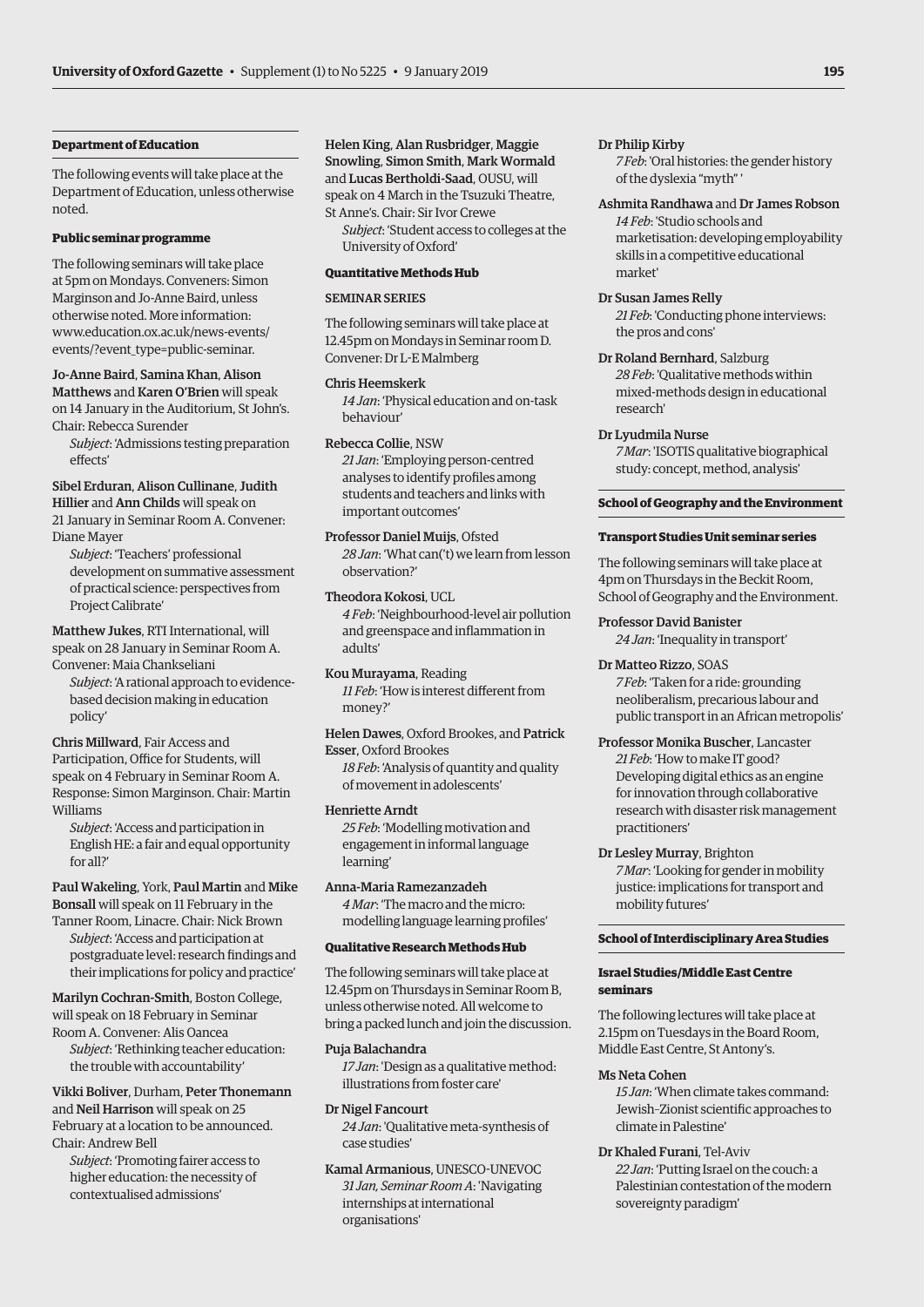- Dr Chana Morgenstern, Cambridge *29 Jan*: 'Fire in the camp: committed Arabic literature and Mizrahi aesthetics in Israel/Palestine'
- Professor Menachem Klein, Bar-Ilan *5 Feb*: 'Abbas leadership in a state postponed'
- Professor Guy Burton, Vesalius College *12 Feb*: 'Rising powers and the Arab– Israeli conflict since 1947'
- Professor Eyal Chowers, Tel-Aviv *19 Feb*: 'The emerging notion of sovereignty in contemporary Israel'

# Dr Ibrahim Khatib

*26 Feb*: 'Identity, conflict perception and reconciliation in the shadow of the Arab– Israeli conflict'

# Professor Avner Offer

*5 Mar*: 'Quality of life and well-being in Israel today'

# **Department of International Development (Queen Elizabeth House)**

# **Refugee Studies Centre**

# PUBLIC SEMINAR SERIES

The following seminars will take place at 5pm on Wednesdays in Seminar Room 1, Department of International Development. Convener: Dr Naohiko Omata

- Professor Alice Bloch, Manchester *16 Jan*: 'Transnationalism, return visits, home and belonging: second generation from refugee backgrounds'
- Dr Carlos Vargas-Silva and Dr Isabel Ruiz *23 Jan*: 'Refugees and the UK labour market'

# Jacqueline Broadhead

*30 Jan*: 'Building inclusive cities: emerging learning from a knowledge exchange with UK cities'

Dr Annabel Mwanga, UNHCR Ethiopia *6 Feb*: 'From pledges to implementation: exploring local government responses for urban refugees in Ethiopia'

# Professor Alison Brown and Dr Peter Mackie, Cardiff

*13 Feb*: 'Urban refugee economies in Ethiopia'

# Dr Bram J Jansen, Wageningen *20 Feb*: 'The accidental city of Kakuma,

Kenya: humanitarian urbanism and the development of the refugee camp environment'

# Dr Anita Fabos, Clark

*27 Feb*: 'Sudanese constellations of home: refugee NGOs, social networks and urban homemaking in Cairo'

Dr Lewis Turner, Arnold Bergstraesser Institute

*6 Mar*: 'Exploring gendered "vulnerability": Syrian refugee men and humanitarianism in urban Jordan'

# **Oxford Poverty and Human Development Initiative (OPHI) lunchtime seminar series**

The following seminars will take place at 1pm on Mondays in Seminar Room 3, Department of International Development, Queen Elizabeth House. Convener: Dr N Quinn

# Dr Natalie Quinn

*14 Jan*: 'Women's empowerment in Tunisia: a discrete choice experiment to elicit weights for a multidimensional index'

Dr Gaston Yalonetzky, Leeds *21 Jan*: 'Assessing deprivation with ordinal variables: depth sensitivity and poverty aversion'

# Dr Sabina Alkire

*4 Feb*: 'Child poverty in South Asia'

Dr Tania Burchardt, LSE *11 Feb*: 'Material deprivation and intrahousehold allocation across Europe'

# Dr Suman Seth, Leeds

*18 Feb*: 'How effective are CCT programmes in reducing multiple deprivations? Some insights from the Philippines' 4Ps'

Dr Christian Oldiges and Dr Ricardo Nogales

*25 Feb*: 'In quest of a better life: international labour migration and poverty in rural Bangladesh'

# Ms Alexia Pretari, Oxfam

*4 Mar*: 'Taking into account gender and intra-household dynamics: Oxfam's experience of assessing resilience capacities at the household and individual levels'

# **Faculty of Law**

# **Joint Inaugural Lectures**

Wolfgang Ernst, Regius Professor of Civil Law, and Birke Häcker, Professor of Comparative Law, will give their Inaugural Lectures at 4pm on 15 February in the Divinity School. More information: www. law.ox.ac.uk/events/joint-inaugural[lectures-wolfgang-ernst-regius-professor](www.law.ox.ac.uk/events/joint-inaugural-lectures-wolfgang-ernst-regius-professor-civil-law-birke-hacker-professor)civil-law-birke-hacker-professor.

*Subject*: 'Statutory interpretation in Roman law' (WE); 'English law in the 21st century: a tale of two traditions' (BH)

# **Special lecture**

The Hon Justice James Edelman, High Court of Australia, will lecture at 5.30pm on 14 January in the Gulbenkian Theatre, Law Faculty. Open to the public. More information: www.law.ox.ac.uk/events/ [common-law-and-finance-use-and-abuse](www.law.ox.ac.uk/events/common-law-and-finance-use-and-abuse-deed-arrangement)deed-arrangement.

*Subject*: 'The use and abuse of the deed of arrangement'

# **OIPRC Invited Speaker series**

The following lectures will take place at 5.15pm on Thursdays in the Dorfman Room, St Peter's, unless otherwise noted. Open to all; registration not required. Please report to the Porter's Lodge on arrival for directions. Refreshments provided. More information: [jennifer.hassan@law.ox.ac.uk. Co](mailto:jennifer.hassan@law.ox.ac.uk)nveners: Dev Gangjee, Robert Pitkethly

# William Van Caenegem, Bond

*17 Jan*: 'GI policy and strategy: a change of attitude to *sui generis* GI registration'

# Henning Grosse Ruse-Khan, Cambridge

*24 Jan*: 'Automated content protection by platforms – how far off current copyright norms?'

# Charles Spence and Dev Gangjee

*31 Jan*: 'Multisensory branding – experimental insights and lessons for IP law'

Irene Calboli, Texas A&M/Nanyang TU *Mon, 11 Feb*: 'The (negative) impact of non-traditional trademarks on market competition and product innovation'

# Marc Mimler and Luke Donagh,

Bournemouth/London *21 Feb*: 'The doctrine of equivalents in UK patent law'

# Elena Cooper, Glasgow

*28 Feb*: 'The historical emergence of artistic copyright'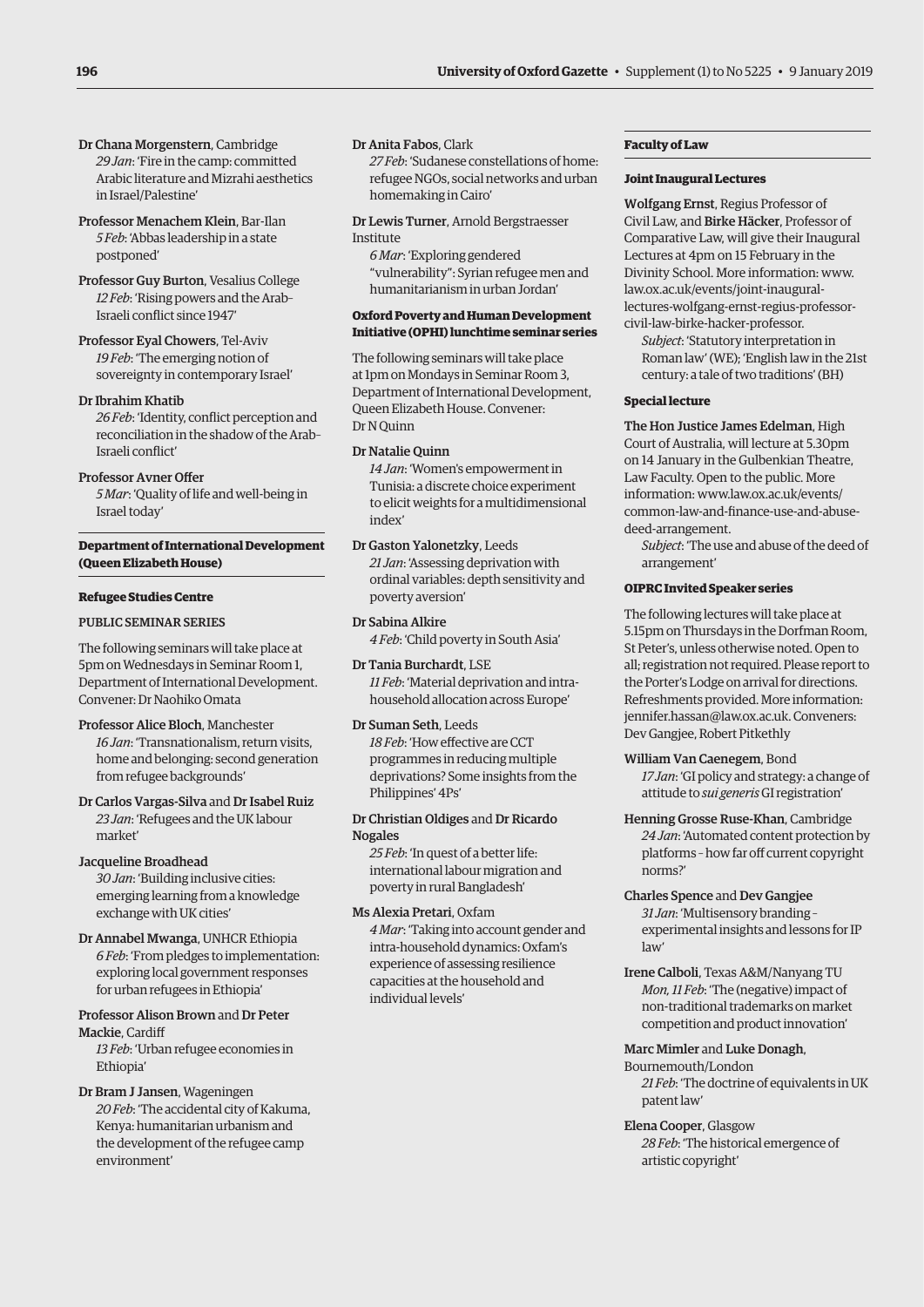# Professor Ansgar Ohly

*7 Mar*: ' "Get a licence or do not sample?" – digital sampling and creative transformative use in EU law'

# **Department of Social Policy and Intervention**

The following events will take place on Thursdays in the Violet Butler Room, Department of Social Policy and Intervention.

# **Colloquia**

The following colloquia will take place at 9.30am. Convener: Professor J Barlow

# Dr Jonas Radl, Carlos III

*17 Jan*: 'Effects of the perceived sustainability of public pension systems on social policy preferences: evidence from a survey experiment in Germany, Spain and the United States'

# Dr Erzsébet Bukodi

*31 Jan*: 'Social inequality and social mobility: is there an inverse relation?'

# Dr Tim Vlandas

*14 Feb*: 'Insecurity, the welfare state and far right party support in Europe'

# Dr Benedikt Bender, Mannheim, and

Professor Bernhard Ebbinghaus *28 Feb*: 'Revisiting social concertation in Europe: a fsQCA-comparison of social partner involvement since the 2008 crisis'

# **Centre for Evidence-Based Intervention seminars**

The following seminars will take place at 4.15pm. Convener: Dr M Naczyk

# Dr Carina Schmitt, Bremen

*17 Jan*: 'Colonialism and social policy in the Global South'

# Dr Rana Jawad, Bath

*24 Jan*: 'Critical policy analysis and social protection in the Global South: a view from the MENA region'

# Professor Dorothee Bohle, EUI

*31 Jan*: 'Mortgaging Europe's periphery'

# Dr Louise Tillin, KCL

*7 Feb*: 'The origins of social security in India'

# Dr David Doyle

*14 Feb*: 'Opting out of the social contract: tax morale and evasion in Latin America'

# Dr Martin Williams

*21 Feb*: 'Management and bureaucratic effectiveness: evidence from the Ghanaian civil service'

# Dr Sophia Seung-yoon Lee, Ewha Womans **University**

*28 Feb*: 'Activating the youth in postindustrial Japan and Korea'

# Professor Armando Barrientos,

Manchester, Dr Alexandra Kaasch, Bremen, and Dr Rebecca Surender

*7 Mar*: 'Where next for research on social policy in the Global South?'

# **Centre for Socio-legal Studies**

The following events will take place in the Manor Road Building.

# **EURO-Expert seminar**

Dr John R Campbell, SOAS, will lecture at 11am on 14 January in Room 341, Centre for Socio-legal Studies.

*Subject*: 'Accessing information v analysing policy: using the FOI Act in the United Kingdom'

# **CSLS seminars**

The following seminars will take place at 4.30pm on Mondays in Seminar Room G.

# Professor Linda Mulcahy

*4 Feb*: 'Vanishing litigants? Vanishing trials? Vanishing precedent? Revisiting socio-legal debates about litigation trends in the UK and their implications'

# Dr Emily Grabham, Kent

*25 Feb*: 'Time and technique' (tbc)

# **Socio-legal discussion group**

The following seminars will take place at 12.30pm on Thursdays in Seminar Room E. Conveners: Philip Williams, Luke Svasti

# Charlotte Kelly

*17 Jan*: ' "We find a girl of fifteen nowadays is still between a small girl and a big girl": using Hansard to explore legislative change to the minimum age of marriage in Singapore (1960–2015)'

Dr Bernard Keenan, Birkbeck *24 Jan*: 'Legal techniques and secrecy'

# Joshua Krook, Adelaide

*31 Jan*: 'A history of law schools: a battle between law as a science and law as a product of society'

# Professor Wenming Zheng, Capital

University of Economics and Business *7 Feb*: 'Global internet governance after WCIT-12 and China's choice'

# Dr Simón Escoffier

*21 Feb*: 'Surviving dictatorship: citizenship and sustainable collective action in underprivileged urban Chile' Professor Anat Rosenberg, IDC Herzliya *28 Feb*: 'A cultural legal history of advertising in Britain, 1848–1914'

# Laura Knöpfel, KCL

*7 Mar*: 'Transnational legal ordering at the societal boundaries of multinational mining enterprises: a legal anthropological approach'

# **Department of Sociology**

The following seminars will take place at 12.45pm on Mondays in the Lecture Theatre, Manor Road Building. All welcome. Convener: Michael Biggs

# Graeme Hayes, Aston

*14 Jan*: 'Direct action and disobedience: conceptual and performative clarifications'

# Jorg Stolz, Lausanne

*21 Jan*: 'Sociological explanation and mixed methods: the example of the *Titanic*'

# Avner Offer

*28 Jan*: 'Four types of corruption'

Mario Diani, Trento *4 Feb*: 'Organising collective action: modes of coordination in UK civic fields'

# Tak Wing Chan, UCL

*11 Feb*: 'Understanding the social and cultural bases of Brexit'

# Neil Ketchley, KCL

*18 Feb*: 'Mosques and Islamist activism: spatial evidence from interwar Cairo'

# Alice Sullivan, UCL

*25 Feb*: 'The intergenerational transmission of language skill'

# Neli Demireva, Essex

*4 Mar*: 'The ethnic niche and economic integration: the employment prospects of the white British, migrants and minority members residing in ethnic niches'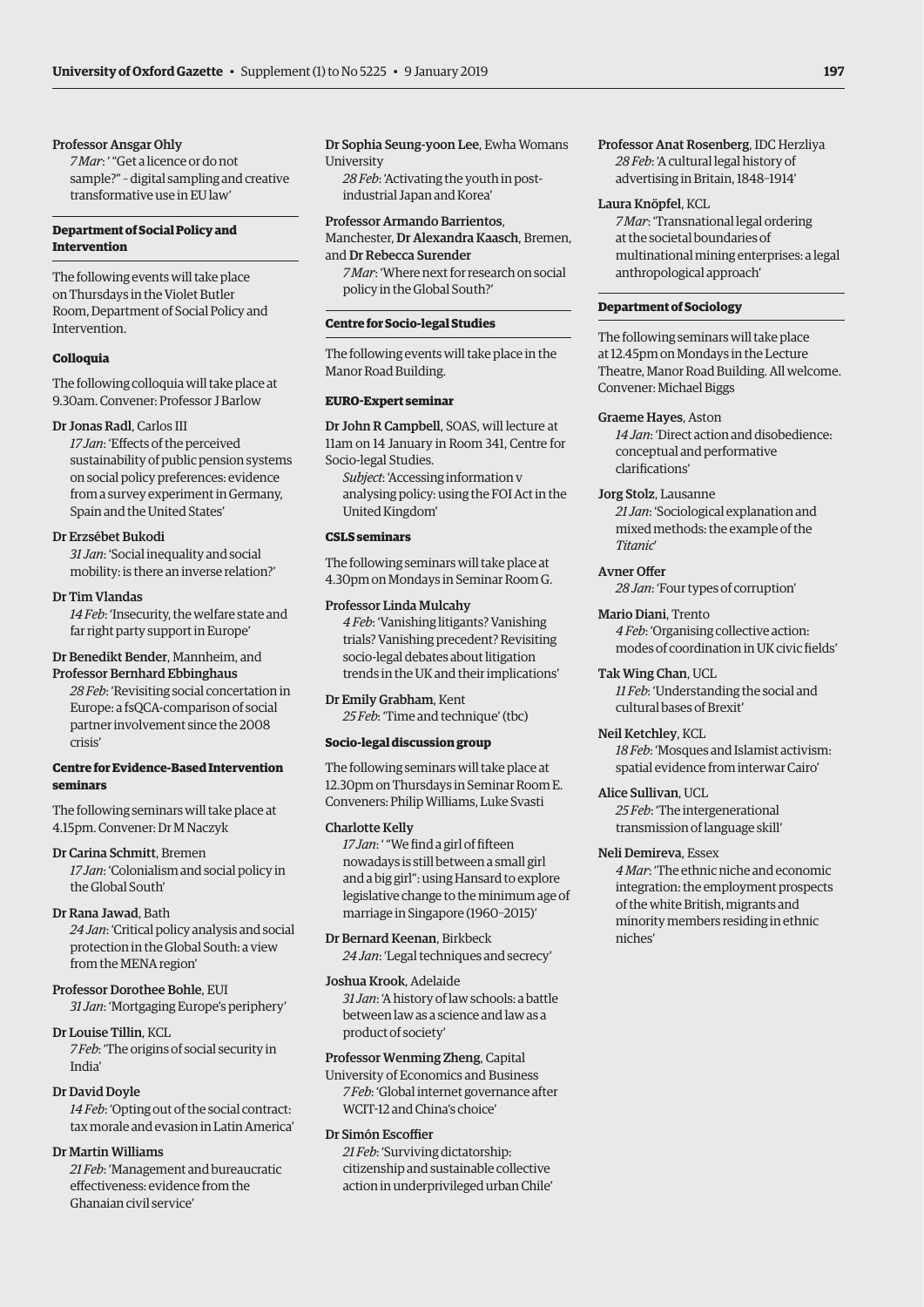# <span id="page-13-0"></span>Institutes, Centres and Museums

# **Ashmolean Museum**

# **Eastern Art Department: Chinese Paintings programme**

The following events will take place at 2pm in the Lecture Theatre.

# TALK AND VIEWING

Dr Paul Bevan will lecture on 5 March, followed by a viewing of the discussed art works from the Sullivan Collection in the Eastern Art Study Room. Free; registration not required.

*Subject*: 'Khoan Sullivan's role in collecting modern Chinese painting'

# ROUNDTABLE DISCUSSION

A roundtable discussion will take place on 7 March to celebrate International Women's Day. Speakers: Dr Paul Bevan, Dr Ros Holmes, Dr Kwan Kiu Leung, artist and researcher, and Dr Wenny Teo, Courtauld Institute of Art. Free, but registration recommended: Chinesepaintingsprogramme@ashmus. ox.ac.uk.

*Subject*: 'Chinese women and contemporary art'

# **Bodleian Libraries**

The following events will take place in the Weston Library. Free; all welcome but places are limited and registration recommended: [www.bodleian.ox.ac.uk/whatson.](http://www.bodleian.ox.ac.uk/whatson)

# **Oxford Seminars in Cartography**

Charlotta Forss, Stockholm, will lead a seminar at 4.30pm on 24 January in the Lecture Theatre.

*Subject*: 'Rivers and ice: early modern maps of the far north'

# **Lectures**

# *David Patterson Lecture*

Professor Joshua Teplitsky, Stony Brook, will lecture at 5pm on 21 January in the Weston Lecture Theatre.

*Subject*: 'Jewish life in early modern Europe: the origins of the Oppenheim Collection'

Dr Laura Moretti and Daryl Green will lecture at 1pm on 21 March in the Weston Lecture Theatre.

*Subject*: 'Thinking 3D'

# **History of the Book seminars**

The following seminars will take place at 2.15pm on Fridays in the Visiting Scholars' Centre, unless otherwise noted. Convener: Cristina Dondi

# Earle Havens

*18 Jan*: 'Bumble-bee witches and the reading of dreams: spectacular and speculative marginalia in a Renaissance reader's Montaigne'

# Jane Stevenson

*1 Feb*: 'Scottish and British authors published abroad 1470–1700'

*8 Feb*: '15cBOOKTRADE tools for the History of Art'

*15 Feb*: '15cBOOKTRADE tools for Modern Languages, History and Classics'

*1 Mar*: '15cHEBRAICA: capturing the former owners of Hebrew incunabula and their annotations in the Material Evidence in Incunabula (MEI) database'

# *Book launch*

Enrico Tallone, Carlo Ossola and Stefano Salis

*8 Mar, Lecture Theatre*: '*Manuale Tipografico IV*. A triumph of handprinting aesthetics, paper and watermarks'

# **Oxford Centre for Hebrew and Jewish Studies**

# **Seminars on Jewish History and Literature in the Graeco-Roman Period**

The following seminars will take place at 2.15pm on Tuesdays at the Centre for Hebrew and Jewish Studies. Convener: Professor Martin Goodman

Professor Sacha Stern, UCL *15 Jan*: 'Calendar cycles at Qumran and in later Jewish sources'

Professor Charlotte Hempel, Birmingham *22 Jan*: 'Priestly authority in Ezra-Nehemiah and the Dead Sea Scrolls'

Professor Philip Alexander, Manchester *29 Jan*: 'The Qumran community in its Graeco-Roman setting: Weinfeld's *The Organizational Pattern and the Penal Code of the Qumran Sect 1986* revisited'

Professor Armin Lange, Vienna *5 Feb*: 'The Dead Sea Scrolls and canon in the Graeco-Roman world and ancient Judaism'

# Dr Daniel Schumann

*12 Feb*: 'Enochic literature and the Yahad in the Dead Sea Scrolls'

Dr Noam Mizrahi, Tel Aviv *19 Feb*: 'The art of recompense: rendering linguistic ambiguity in 11QPsa and LXX Psalms' (Septuagint Forum)

### Dr Arjen Bakker

*26 Feb*: 'Labour of the soul: Isaiah in translation, interpretation and practice' (Septuagint Forum)

Professor Mladen Popović, Groningen *5 Mar*: 'A digital approach to Hebrew palaeography in the Dead Sea Scrolls'

# **History of Science Museum**

# **Evening lectures**

The following lectures will take place at 6pm on Thursdays in the Basement Gallery, History of Science Museum. Registration required: [www.hsm.ox.ac.uk/whats-on.](http://www.hsm.ox.ac.uk/whats-on)

# Professor Ursula Martin

*24 Jan*: 'Ada Lovelace: the making of a computer scientist'

Dr María del Pilar Blanco *14 Feb*: 'The art of old age'

### **International Gender Studies Centre**

# **Seminar series**

The following seminars will take place at 2pm on Thursdays at Lady Margaret Hall. Conveners: Dr Khin Mar Mar Kyi, Dr Paul **Woods** 

- Dr Judith Okely, Hull, and Dr Lidia Sciama *24 Jan, Talbot Hall*: 'Reflections on autoethnography' and 'Midnight thoughts on autobiography'
- Professor Narmala Halstead, Sussex *31 Jan, Talbot Hall*: ' "Others" and the field: ethics, compassion and violence'

# Hannah J Dawson

*7 Feb, Old Library*: 'Fatherhood, unemployment and the demise of patriarchal authority in South Africa'

Dr Elizabeth Maber, Cambridge *14 Feb, Paul Ostler Room*: 'Gendering violence and shame in Myanmar's education spaces'

# Rachel Dlugatch

*21 Feb, Old Library*: 'Safe space as subaltern counterpublic: politicising safety and spatialising freedom at a feminist bookstore and safe space in New York City'

# Usha Reifsnider

*28 Feb, Old Library*: 'Transcultural insights into the religious practices of British Gujarati women'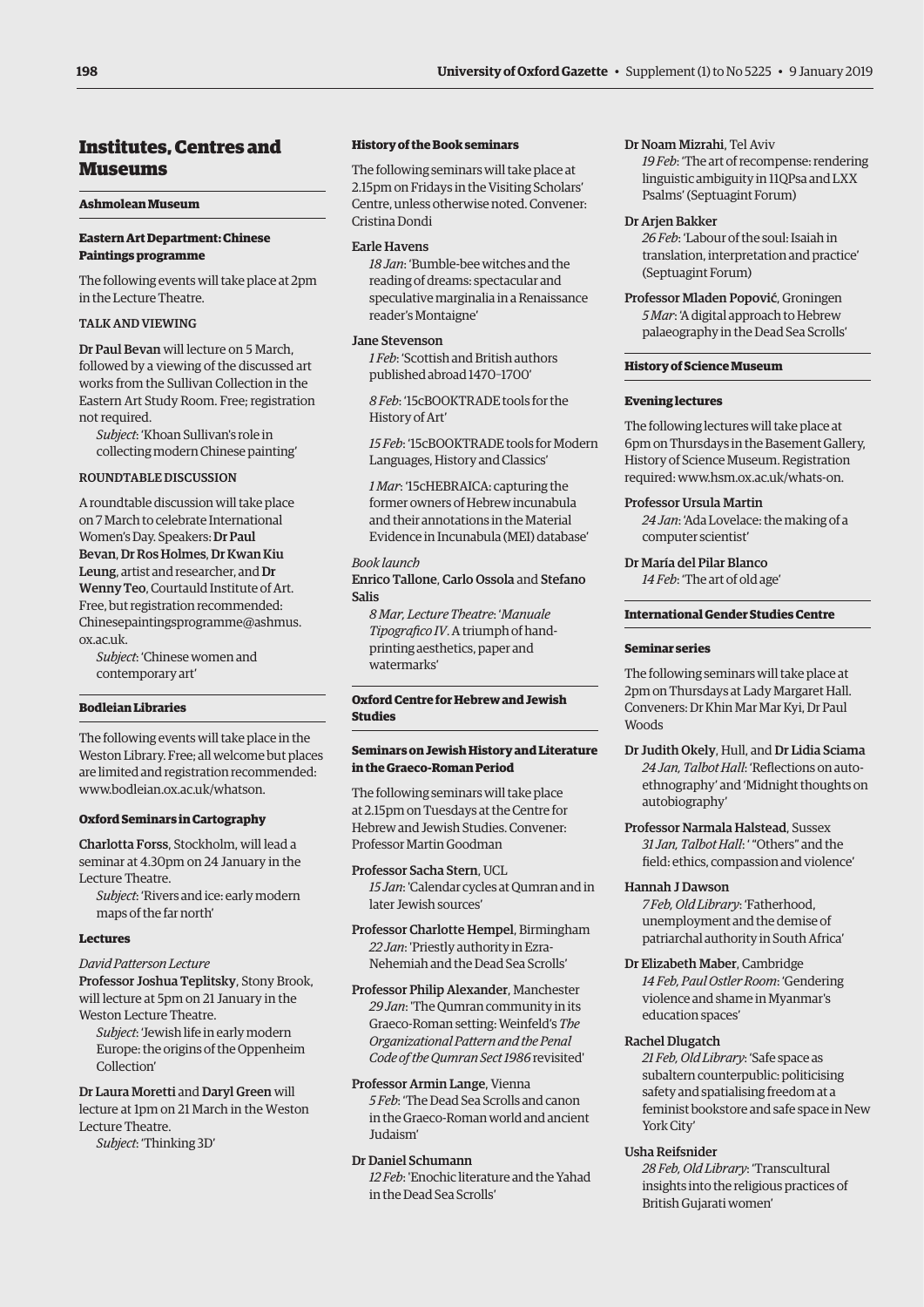# **International Women's Day event**

A documentary screening to celebrate the life of the late Professor Barbara Harrell-Bond as an academic, activist and founder of the Refugee Studies Centre will be held at 2pm on 7 March in Talbot Hall, Lady Margaret Hall.

*Title*: *A Life Not Ordinary*

# **Oxford Centre for Islamic Studies**

The following events will take place at 5pm at the Oxford Centre for Islamic Studies. All [welcome. More information: www.oxcis.](www.oxcis.ac.uk) ac.uk.

### **Seminars**

The following seminars will take place on Wednesdays.

# Professor Timothy Insoll, Exeter *16 Jan*: ' "Becoming Muslim": the archaeology of Islamisation and trade in Eastern Ethiopia'

Dr May Darwich, Durham *23 Jan*: 'The ontological (in)security of similarity: Islamism in Saudi foreign policy'

- Professor Hugh Kennedy, SOAS *30 Jan*: tbc
- Dr İlker Evrim Binbaş, Bonn *6 Feb*: 'History in tables: Muʿīn al-Dīn Nat.anzī's "synoptic account" of the Timurid history and its complete manuscript'
- Professor Andrew Peacock, St Andrews *13 Feb*: 'The Mongol empire and Islamisation'
- Dr Aminul Hoque, Goldsmiths *20 Feb*: 'British-Islamic identity: thirdgeneration Bangladeshis from East London'
- Dr Christopher Markiewicz, Birmingham *27 Feb*: 'The making of Ottoman kingship at the dawn of empire'

# Professor Bruce Lawrence and Professor Miriam Cooke, Duke

*6 Mar*: 'The Qur'an in English: challenges and choices for Surat an-Nisa'

# *Book seminar*

Dr Nassef Adiong, Dr Deina Abdelkader, Massachusetts at Lowell, and Dr Raffaele Mauriello, Allameh Tabata'i, will give a book seminar on 17 January.

*Subject*: 'Islam in international relations: politics and paradigms'

# **Reuters Institute for the Study of Journalism**

# **The business and practice of journalism seminars**

The following seminars will take place at 2pm on Wednesdays in the EP Abraham Lecture Theatre, Green Templeton. Convener: Meera Selva

Rachael Jolley, *Index on Censorship 16 Jan*: 'Do we need a new kind of journalism in 2019? The new challenges of trust and misinformation'

Caithlin Mercer, Yahoo UK *23 Jan*: 'The coldest story ever told: Kayne and the Up Next algorithm'

Lane Greene, *Economist Espresso* and language columnist *30 Jan*: 'Short and strong: making the *Economist Espresso*'

Dr Vidya Narayanan *6 Feb*: 'India's social media elections'

# Meera Selva *13 Feb*: 'European tabloids, populism and Eurosceptism'

Shrenik Rao, *Madras Courier 20 Feb*: 'Digital rebranding of legacy media – reviving the *Madras Courier*'

Polly Curtis, formerly *HuffPost UK* and advisor to the Cairncross inquiry into the sustainability of high-quality journalism *27 Feb*: 'Should the state pay for journalism?'

Dr Shakira Hussein, Asia Institute, Melbourne

*6 Mar*: 'From victims to suspects – representation of Muslim women'

# **Oxford Martin School**

The following events will take place at the Oxford Martin School, unless otherwise noted. All welcome.

# **Lecture series: Evolving economic thought**

The following lectures will take place at 5pm on Thursdays, unless otherwise noted. Free. More information and to register: [www.](http://www.oxfordmartin.ox.ac.uk/event/2652) [oxfordmartin.ox.ac.uk/event/2652,](http://www.oxfordmartin.ox.ac.uk/event/2652) [events@](mailto:events@oxfordmartin.ox.ac.uk) [oxfordmartin.ox.ac.uk or](mailto:events@oxfordmartin.ox.ac.uk) 01865 287437. Convener: Professor Charles Godfray

# Professor Ian Goldin

*17 Jan*: 'Losing it: the economics and politics of migration'

# Professor Ben Ansell

*24 Jan*: 'Wealth inequality in political perspective'

# Lord Nicholas Stern, LSE

*Tues, 29 Jan*: 'How lives change: Palanpur, India and development economics'

# Professor Mariana Mazzucato, UCL

*31 Jan, Blavatnik School of Government*: 'The value of everything: rediscovering purpose in the economy' (joint event with Blavatnik School of Government and INET Oxford)

# Professor Simon Dietz, LSE

*14 Feb*: 'The economics of 1.5°C climate change'

# Dr Carl Benedikt Frey

*28 Feb*: 'Saving labour: automation and its enemies'

# **Public lectures**

# OXFORD MARTIN PROGRAMME ON THE ILLEGAL WILDLIFE TRADE LECTURE

Professor Tien Ming Lee, Sun Yat-sen, will lecture at 12.30pm on 24 January. [Registration required: www.oxfordmartin.](www.oxfordmartin.ox.ac.uk/event/2662) ox.ac.uk/event/2662.

*Subject*: 'Tackling the illegal wildlife trade from China's epicentre'

# OXFORD ENERGY COLLOQUIA LECTURE

Dr Joeri Rogelj, Imperial, will lecture at 5pm on 5 February, followed by drinks reception. Registration required: [www.](http://www.oxfordmartin.ox.ac.uk/event/2660) [oxfordmartin.ox.ac.uk/event/2660.](http://www.oxfordmartin.ox.ac.uk/event/2660) 

*Subject*: 'Cumulative emissions of carbon – a path to halting climate change?'

# PUBLIC LECTURE

Professor Chris Dye will lecture at 5pm on 11 February, followed by drinks reception. [Registration required: www.oxfordmartin.](www.oxfordmartin.ox.ac.uk/event/2657) ox.ac.uk/event/2657.

*Subject*: 'Why do we spend so little on preventing ill-health and so much on treating it?'

# BOOK TALK

Professor Richard Baldwin, Geneva, will deliver a talk at 5pm on 27 February, followed by drinks reception and book signing. Registration required: [www.](http://www.oxfordmartin.ox.ac.uk/event/2628) [oxfordmartin.ox.ac.uk/event/2628.](http://www.oxfordmartin.ox.ac.uk/event/2628) 

*Subject*: 'The globotics upheaval: globalisation, robotics and the future of work'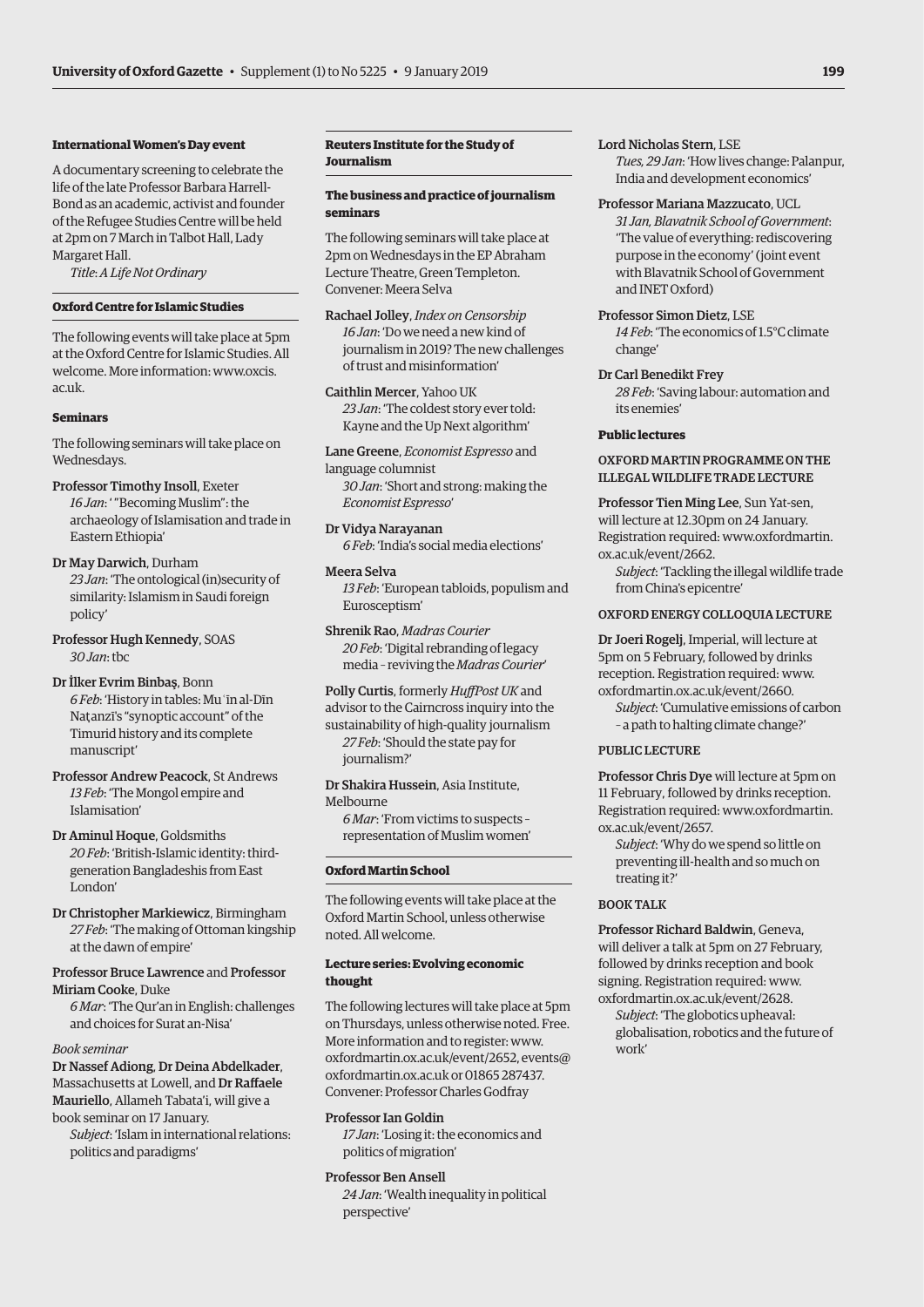# <span id="page-15-0"></span>**Voltaire Foundation – Besterman Centre for the Enlightenment**

# **Enlightenment workshop**

The following seminars will take place at 5pm on Mondays at the Voltaire Foundation. Conveners: N Cronk, A Lifschitz

# Professor Ros Ballaster

*14 Jan*: 'Keeping characters: Charlotte Lennox and Oliver Goldsmith between 18th-century British theatre and the novel'

Professor Daniel Fulda, Halle-Wittenberg *21 Jan*: 'Images of Enlightenment: how visual representations contributed to the Enlightenment agenda'

Professor Richard Whatmore, St Andrews *28 Jan*: 'Philosophical kingship in 18thcentury Europe: Frederick II, Catherine II and the philosophes'

# Dr Emma Spary, Cambridge *4 Feb*: 'The flight from humanism? Botanists, book learning and the Enlightenment of ginseng'

# Dr Julia Bührle

*11 Feb*: 'The birth of the story-ballet: dancing literature in the long 18th century'

Dr Kate Tunstall *18 Feb*: 'Writing the *attentat* on Louis XV, 5 January 1757'

Professor Peter Sabor, McGill *25 Feb*: 'Editing Charles Burney's letters from Paris to Montreal, 1814–2019'

Dr Dominik Hünniger, Göttingen *4 Mar*: 'Locusts of love: imagi(ni)ng insect reproduction in the 18th century'

# Colleges, Halls and Societies

# **All Souls**

# **Neill Law Lecture**

Professor Catherine Barnard, Cambridge, will deliver the Neill Law Lecture at 5pm on 22 February in the Examination Schools. *Subject*: 'A red, white and blue Brexit'

# **Seminars: The relation of literature and learning to social hierarchy in Early Modern Europe**

The following seminars will take place at 2pm on Wednesdays in All Souls, unless otherwise noted. There will be two papers per session. All welcome. Convener: Neil Kenny

# *23 Jan*:

Rebecca Bullard, Reading

' "Deaths of eminent persons": obituaries and social hierarchies in early 18thcentury England'

# John Gallagher, Leeds

'A conversable knowledge: languagelearning in early modern educational travel'

# *Mon, 4 Feb*:

# Neil Kenny

'Ore, lore, status: the curious case of the Baron and Baronne de Beausoleil'

# Richard Scholar:

'French *à la mode* in Restoration England'

*20 Feb*:

Jennifer Bishop, Cambridge 'Urban literacies: learning to write in the London livery companies, *c*1540–1640'

Brian Brewer, Dublin 'The figure of the merchant in the works of Miguel de Cervantes'

# *6 Mar*:

Eva Griffith, independent scholar 'Christopher Beeston: his plays and place in the social hierarchy of early Stuart London'

# Katherine Ibbett

'Une petite Venise: the 17th-century beaver'

# **Corpus Christi**

# **FW Bateson Memorial Lecture**

Professor Dinah Birch, Liverpool, will deliver the 2019 FW Bateson Memorial Lecture at 5pm on 13 February in the MBI Al Jaber Auditorium.

*Subject*: 'Utopian topics: Ruskin and Oxford'

# **Green Templeton**

The following events will take place in the EP Abraham Lecture Theatre.

# **Lectures on Leadership**

The following lectures will take place at 6pm on Thursdays. Convener: Professor Sue Dopson

- Professor Keith Grint, Warwick *17 Jan*: 'A historical view on leadership and change'
- Dr Andrew White and Jon Stokes *31 Jan*: 'Educating leaders'
- Dr Andromachi Athanasopoulou, QMUL *7 Feb*: 'Women and leadership'

# Professor Sally Maitlis

*14 Feb*: 'Hidden from view: senior leaders' experiences of depression and anxiety'

# **Management in Medicine (MiM) Programme**

Professor Tim Hoff, Northeastern, will lecture at 6.45pm on 14 January. [Registration required: donna.mcmenemy@](mailto:donna.mcmenemy@gtc.ox.ac.uk) gtc.ox.ac.uk.

*Subject*: 'An update from the United States: Obamacare ten years later'

# **Oxford Global Health and Care Systems**

Professor Carl May, LSHTM, will lecture at 5.30pm on 9 January.

*Subject*: 'Healthcare innovations'

# **Archie Cochrane Lecture**

Professor Zhengming Chen will deliver the Archie Cochrane Lecture at 6pm on 14 March.

*Subject*: 'Chinese–UK collaboration in epidemiology'

# **Astronomy lectures**

The following lectures will take place at 6pm on Wednesdays.

Charles Barclay, Royal Astronomical Society

*23 Jan*: 'Reaching young stars: British astronomy and Astrophysics Olympiad'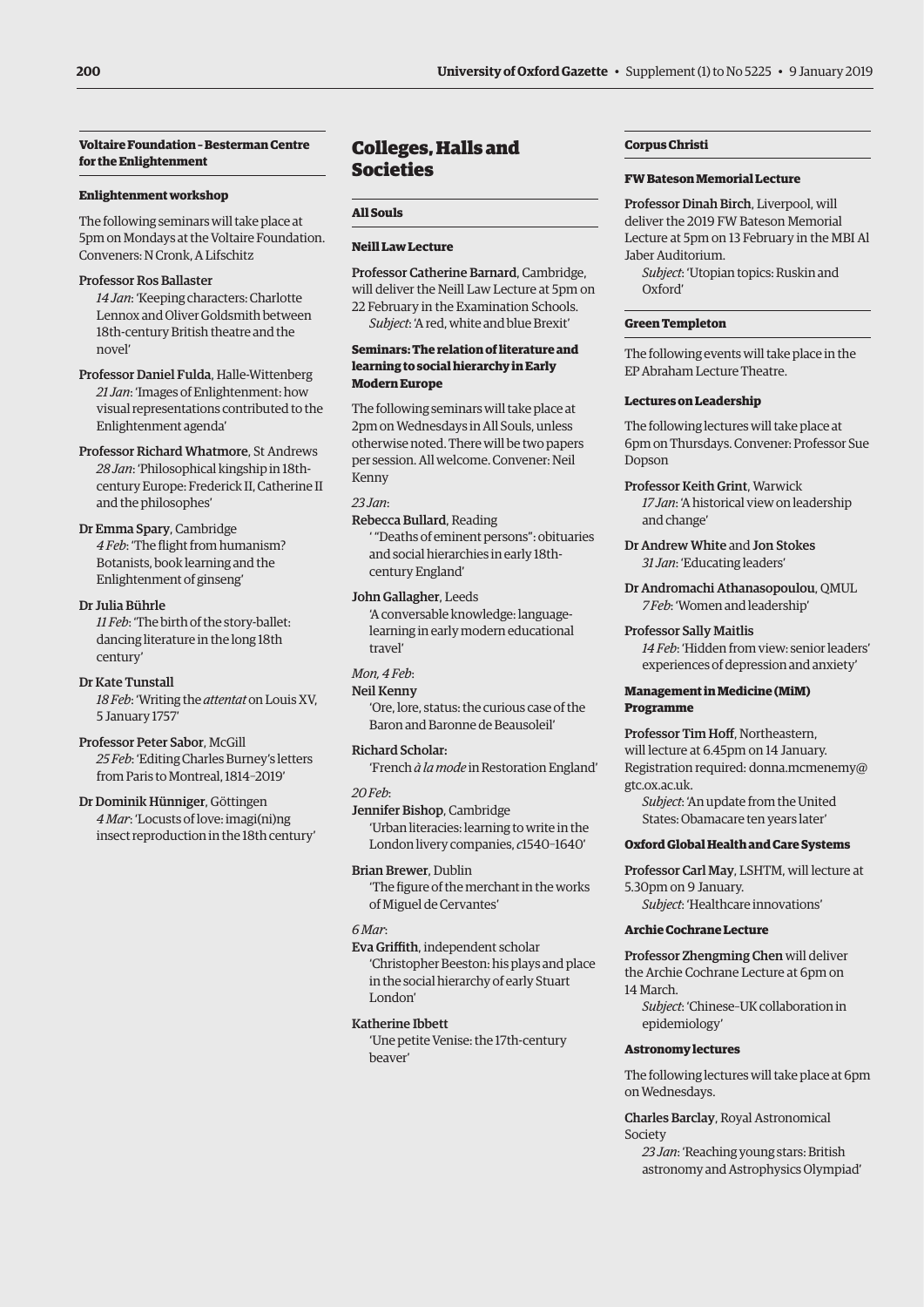Professor Mike Cruise, Royal Astronomical Society

*20 Feb*: 'The gravitational sky'

# Dr Becky Smethurst

*27 Feb*: 'Galaxy Zoo: galaxies in the living room'

# **Kellogg**

The following events will take place at 5.30pm (refreshments 5pm), unless otherwise noted. All welcome.

# **Kellogg College Centre for Creative Writing**

# CREATIVE WRITING SEMINAR SERIES

The following seminars will take place on Wednesdays in the Mawby Room.

Anjali Joseph

*30 Jan*: 'Conversations with the dead'

# Jenny Lewis and Michael Schmidt

*27 Feb*: 'Re-calibrating the classics: a discussion and reading'

# **Archaeology seminar**

An archaeology seminar will take place on 15 February in the Mawby Room.

# **Urban Knowledge seminar**

A seminar will take place at 5pm on 13 March in the College Hub. Refreshments from 4.30pm.

*Subject*: 'City planning: do the rules of the game need changing?'

### **Lecture**

Robert Hannigan will lecture on 7 March in the College Hub.

*Subject*: 'Managing creativity: does Bletchley Park have lessons for today's tech companies?'

### **Mansfield**

# **Lecture series**

The following lectures will take place at 5pm on Fridays in the Sir Joseph Hotung Auditorium, Hands Building. Convener: Helen Mountfield, QC

# Dr Anne-Marie Imafidon

*25 Jan*: 'Women in STEM and how to stop killer robots'

# Robin Gorna

*1 Feb*: 'She decides: women and bodily autonomy'

# Judge Theodor Meron

*8 Feb*: 'The Universal Declaration at 70: the impact of human rights on international criminal tribunals'

# Mike McGee

*15 Feb*: 'Technology, Hollywood and the art of storytelling'

Hilary Cottom

*1 Mar*: 'Radical help – designing a fifth social revolution'

# Matthew d'Ancona

*8 Mar*: 'Post-truth: the new war on truth and how to fight back'

# **St Antony's**

# **Asian Studies Centre**

# CHUN-TU HSUEH DISTINGUISHED LECTURE

Professor Shaun Breslin, Warwick, will deliver the Chun-tu Hsueh Distinguished Lecture at 5pm on 5 February in the Nissan Lecture Theatre. Convener: Rosemary Foot *Subject*: 'The power to change minds? China's rise and ideational alternatives'

# SOUTH ASIA SEMINAR SERIES

The following seminars will take place at 2pm on Tuesdays in the Fellows' Dining Room, Hilda Besse Building. Organised with the Contemporary South Asian Studies Programme, School of Interdisciplinary Area Studies; the Department for International Development; the Faculty of History; and the Faculty of Oriental Studies. Convener: Rosalind O'Hanlon

# Professor Laura Bear, LSE

*15 Jan*: 'Speculations on infrastructure: from colonial public works to a global asset class on the Indian Railway 1840– 2017'

Dr Partha Pratim Shil, Cambridge *22 Jan*: 'The cast(e) of the colonial police: constables and chaukidars in colonial Bengal'

Dr Sriya Iyer, Cambridge *29 Jan*: 'Economics of religion in India'

Dr Nikita Sud

*5 Feb*: 'Unfixed land and the making of contemporary India'

# Professor Finbarr Barry Flood, KCL

*12 Feb*: 'Connected histories? Arabia, India and the architecture of medieval Ethiopia'

# Udit Bhatia

*19 Feb*: 'What's the party like? The normative status of the political party in South Asia'

Dr Thomas Chambers, Oxford Brookes *26 Feb*: 'Continuity in mind: imagination and migration in India and the Gulf'

# Dr Sneha Krishnan

*5 Mar*: 'Affect, geopolitics and religious conversion: on love jihad after Hadiya'

# **Russian and Eurasian Studies Centre**

# ELITES AND OTHERS: THE POLITICAL AND MORAL ECONOMIES OF CONTEMPORARY RUSSIA AND EASTERN EUROPE

The following seminars will take place at 5pm on Mondays in the Nissan Lecture Theatre, unless otherwise noted. Conveners: Professor Christopher Gerry, Dr Nicolette Makovicky

Dr Elisabeth Schimpfossl, Aston *14 Jan*: 'Rich Russians: from oligarchs to bourgeoisie'

- Professor Koen Schoors, Gent *21 Jan*: 'Elite persistence during transition from plan to market: evidence from Russia'
- Professor Jeremy Morris, Aarhus *28 Jan*: 'What ordinary Russians want from Putin's fourth term, and the prospects of them getting it'

# Sergei Guriev, Paris

*Tues, 29 Jan*: 'Work in transition: automation, demographics, migration and skills'

Professor Tomasz Mickiewicz, Aston *4 Feb*: 'The end of the transition or the beginning of the new one?'

# Dr Dace Dzenovska

*11 Feb*: 'Political liberalism after the Cold War: critical perspectives from Eastern Europe'

# Professor Dave Leon, London *18 Feb*: 'Rising to the challenge of cardiovascular mortality in Russia: preliminary results from a 360-degree assessment'

- Dr Richard Connolly, Birmingham *25 Feb*: 'Sanctions and the Russian economy'
- Dr Charlie Walker, Southampton *4 Mar*: 'Masculinity, precarity and the moral economies of post-socialism: working-class men in contemporary Russia'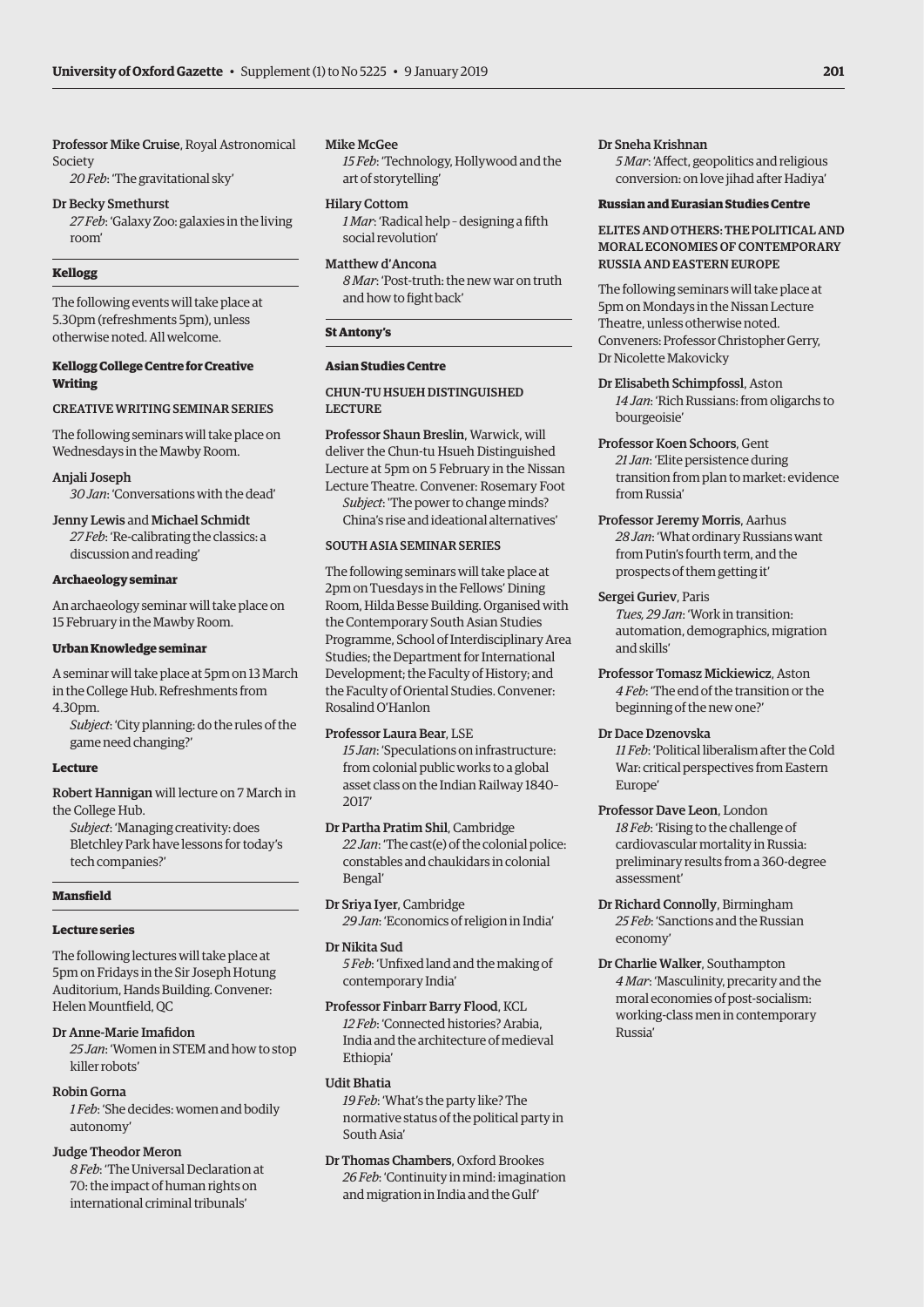# **Latin American Centre**

The following seminars will take place at 5pm in the Main Seminar Room, Latin American Centre, 1 Church Walk.

# HISTORY SEMINARS

The following seminars will take place on Thursdays. Conveners: Dr Carlos Pérez Ricart, Professor Eduardo Posada-Carbó

Professor David Rock, California at Santa Bárbara. Discussant: Dr Juan Pablo Scarfi, Nacional de San Martín, Argentina

*17 Jan*: 'The British in Argentina, 1800– 2000'

Dr Marcelo Casals, Adolfo Ibáñez, Santiago *24 Jan*: 'La clase media chilena durante la dictadura militar (1973–90)' (annual joint seminar with Adolfo Ibáñez University)

Dr Helen Melling, London *31 Jan*: 'Hidden in plain sight: the black image in 19th-century Peru'

*7 Feb*: tbc

Dr Martin Monsalve, del Pacífico, Peru *14 Feb*: 'Globalisation and technology in Latin America: the development of Peru's first patent system, 1890–1930'

Professor Maria Pallares-Burke and

Professor Peter Burke, Cambridge *21 Feb*: 'Beyond the great house – Gilberto Freyre after 1933'

Dr Timo Schaefer, Indiana *28 Feb*: 'The origins of legal rule in 19thcentury Mexico'

Professor Nicola Miller, UCL *7 Mar*: 'Education, citizenship and democracy in Latin America, 1800–60'

# LATIN AMERICAN SEMINAR

The following seminars will take place on Fridays. Convener: Dr David Doyle

Ingrid Betancourt *18 Jan*: 'Personal reflections on the FARC'

Dr Matthew Amengual

*25 Jan*: 'Direct contestation: the distributive outcomes of unmediated conflict between communities and mining firms in Latin America'

Dr Graham Denyer Willis, Cambridge *1 Feb*: 'Politics gone missing'

Dr Nina Wiesehomeier, IE University *8 Feb*: 'The will of the people? Populism and support for direct democracy'

Raquel Dodge, Brazil General Prosecutor *15 Feb*: Brazilian Studies Programme Conference: keynote address

Professor Leda Pérez, del Pacífico *22 Feb*: 'Women, precarious work and development questions: lessons from research on "care" work in Peru'

*1 Mar*: tbc

*8 Mar*: tbc

# **St John's**

# **St John's College Research Centre**

# INTERDISCIPLINARY SEMINARS IN PSYCHOANALYSIS

The following seminars will take place at 8.15pm on Mondays in the Lecture Room, 45 St Giles'. Free to members of the University and mental health professionals but space is limited. To attend it is helpful to email [paul.tod@sjc.ox.ac.uk. Co](mailto:paul.tod@sjc.ox.ac.uk)nveners: Louise Braddock, Paul Tod

David Taylor, British Psychoanalytical Society and UCL

*21 Jan*: 'Sentience and sensitivity: innate and human environment factors generating mindlessness and anxiety'

Michael Rustin, East London *4 Feb*: 'What is psychoanalytic sociology?'

Sandor Ivady, Vienna Psychoanalytic Association

*18 Feb*: 'From fading to fading: on following the subject in analysis'

Ellie Roberts, psychotherapist *4 Mar*: 'The mine/d field of the internal world: the importance of the setting in work with borderline patients'

# **Somerville**

# **Dorothy Hodgkin Memorial Lecture**

Professor Katherine Blundell will deliver the 2019 Dorothy Hodgkin Memorial Lecture at 5pm on 6 March at the Natural History Museum, followed by a reception. [To register: principals.events@some.ox.ac.](mailto:principals.events@some.ox.ac.uk) uk.

*Subject*: 'Black holes and spinoffs'

# **Panel discussion, reception and concert**

Samantha Dieckmann, Caroline Beatty and The Revd Jo Moffett-Levy will lead a panel discussion at 5.30pm on 18 January in Flora Anderson Hall, followed by a reception at 6.30pm at Open House, Little Clarendon Street, hosted by Orchestra of St John's (OSJ), Open House and Oxford Poetry Library. A concert with OSJ and Oxford Spires Academy will take place at 7.30pm [in the college chapel. Tickets: www.osj.](www.osj.org.uk) org.uk. To register for panel and reception: [principals.events@some.ox.ac.uk.](mailto:principals.events@some.ox.ac.uk)

*Subject*: 'Displaced voices'

# **Wolfson**

# **Wolfson Haldane Lecture**

Sir Venki Ramakrishnan will deliver the Wolfson Haldane Lecture at 6.15pm on 7 February in the Leonard Wolfson Auditorium.

*Subject*: 'The quest for the structure of the ribosome: a personal voyage'

# **Lecture series: Diplomacy for the 21st century**

HE Yamina Karitanyi, High Commissioner for the Republic of Rwanda, will lecture at 6.15pm on 17 January in the Leonard Wolfson Auditorium. All welcome. No tickets required.

*Subject*: 'An African perspective'

# **Worcester**

# **Israel and Ione Massada Fellowships Programme lectures**

The following lectures will take place at 5.15pm in the Sultan Nazrin Shah Centre. Free. All welcome.

Professor Oren Gazal Ayal, Haifa *7 Feb*: 'Jews and Arabs in the Israeli courts: exploring just treatment of ethnic minorities'

Dr Irad Kimhi, philosopher *20 Feb*: 'The linguistic turn away from absolute idealism: exploring the fundamental commitments of this philosophical approach'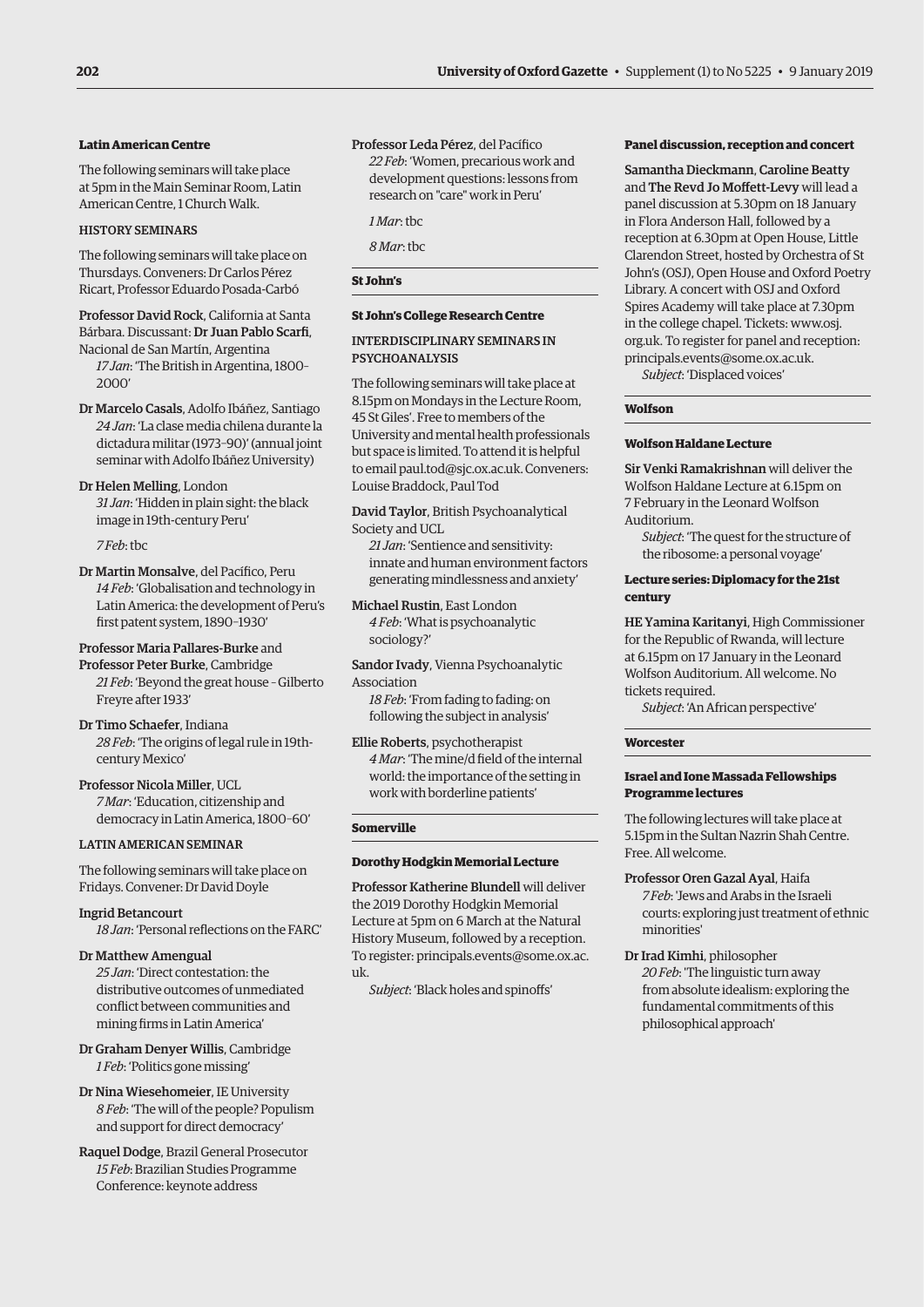# **Blackfriars Hall**

The following events will take place in the Aula, Blackfriars Hall.

# **Aquinas Institute**

The following events are open to all and registration is not required, unless otherwise noted. More information: [aquinas@bfriars.ox.ac.uk.](mailto:aquinas@bfriars.ox.ac.uk)

# SEMINAR SERIES: THE GOOD OF HUMAN INTERDEPENDENCE

The following seminars will take place at 4.30pm on Wednesdays, unless otherwise noted.

# Professor Edward Feser

*Thurs, 17 Jan*:'Cooperation with sins against prudence and chastity'

# Professor Jennifer Frey

*30 Jan*:'Temperance and the common good'

# Professor Patricio Dominguez

*Thurs, 7 Feb*: 'The theory of passions as constituent of a theory of providence'

# Professor John Finley

*Thurs, 14 Feb*: 'Matter as principle of both individuation and communion'

# The Revd Dr Nicholas Austin, SJ *20 Feb*: 'Divine and human gift: magnanimity in Thomas Aquinas and Ignatius Loyola'

# Professor Peter Hampson

*27 Feb*: 'Appreciating the fine and discerning the good: toward a theology of affordance'

# The Revd Dr Joost Baneke

*6 Mar*: ' "I have called you friends": Aelred of Rievaulx's medieval psychological theology of charity, friendship and interdependence'

# ANNUAL AQUINAS LECTURE

Professor William Desmond will deliver the Annual Aquinas Lecture at 5pm on

23 January, followed by a wine reception. *Subject*: 'Communities of the Metaxu: interdependence beyond dependence and independence'

# COLLOQUIUM: AQUINAS ON THE DEVELOPMENT OF LAW

The Annual Aquinas Colloquium will take place 9.30–5pm on 2 March. Confirmed speakers: Professor Jay Budziszewski, Texas; Professor Ryan Meade, Loyola; Dr Jonathan Price and Richard Conrad, OP. Free but lunch contribution of £10 (£5 concessions) payable on the door. To register: www.eventbrite.co.uk/e/ [aquinas-on-the-development-of-law](www.eventbrite.co.uk/e/aquinas-on-the-development-of-law-tickets-54259980061)tickets-54259980061.

# **Aquinas Institute/Ian Ramsey Centre for Science and Religion**

Professor William Carroll will lecture at 5pm on 28 February.

*Subject*: 'The condemnations of 1277 and the origins of modern science'

# **Aquinas Institute/Thomistic Institute**

The following events will take place at 7.30pm, followed by a wine reception. Free, but registration required: [https://](https://thomisticinstitute.org/england-events) [thomisticinstitute.org/england-events.](https://thomisticinstitute.org/england-events)

# Professor Edward Feser, Pasadena City *16 Jan*: 'Classical theism and the nature of God'

Dr Rik van Nieuwenhove, Durham *5 Mar*: 'Why did God die? Salvation according to Thomas Aquinas'

# **Las Casas**

# LECTURE

Kenneth Parker will lecture at 5.30pm on 7 March. Open to all but registration required: [lascasas@bfriars.ox.ac.uk.](mailto:lascasas@bfriars.ox.ac.uk) *Subject*: 'Finding Christ in prison: a theologian's reflections on higher education as a social justice imperative for American Catholic universities'

# ECONOMICS AS A MORAL SCIENCE **SYMPOSIUM**

An international symposium will take place 4–6 April. Attendance by prior invitation [only; to request invitation: lascasas@bfriars.](mailto:lascasas@bfriars.ox.ac.uk) ox.ac.uk. Chairs: Professor Peter Rona, Professor Laszlo Zsolnai

*Subject*: 'Emergence and complexity'

# **Campion Hall**

# **D'Arcy Lectures**

Professor Gustavo Morello, SJ, Boston College, will deliver the D'Arcy Lectures at 5.30pm on Thursdays in the Harold Lee [Room, Pembroke. More information: sarah.](mailto:sarah.gray@campion.ox.ac.uk) gray@campion.ox.ac.uk.

*17 Jan*: 'Why do we study religion?'

*31 Jan*: 'What is going on in the Latin American religious landscape?'

*7 Feb*: 'How did we get here?'

*14 Feb*: 'What do Latin Americans believe in?'

*21 Feb*: 'What do Latin Americans do when they do religion?'

*28 Feb*: 'How do Latin Americans do religion in the public sphere?'

*7 Mar*: 'What can we learn from Latin American religiosity?'